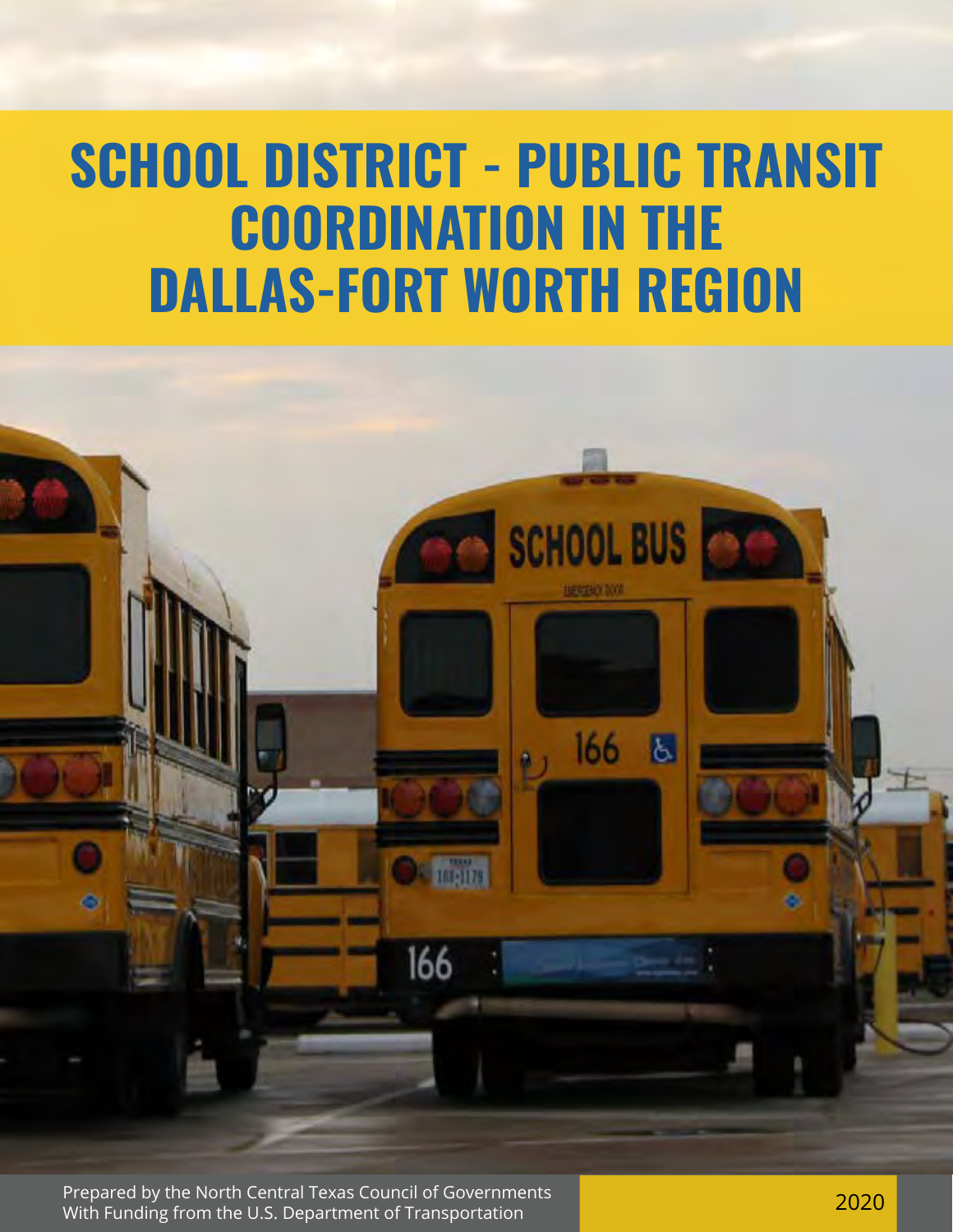# **INTRODUCTION**

### **TABLE OF CONTENTS**

| The Dallas-Fort Worth Region: Existing Conditions and Opportunities          |  |
|------------------------------------------------------------------------------|--|
|                                                                              |  |
|                                                                              |  |
|                                                                              |  |
|                                                                              |  |
|                                                                              |  |
|                                                                              |  |
|                                                                              |  |
|                                                                              |  |
| Regulations for School Districts Contracting with Public Transit Agencies 38 |  |
|                                                                              |  |
| Federal Transit Administration (FTA) Regulations                             |  |
|                                                                              |  |
|                                                                              |  |
|                                                                              |  |
|                                                                              |  |
|                                                                              |  |
| <b>Appendix A: Interview Questions</b>                                       |  |
| Appendix B. Standards for Bus Drivers and Bus Safety                         |  |

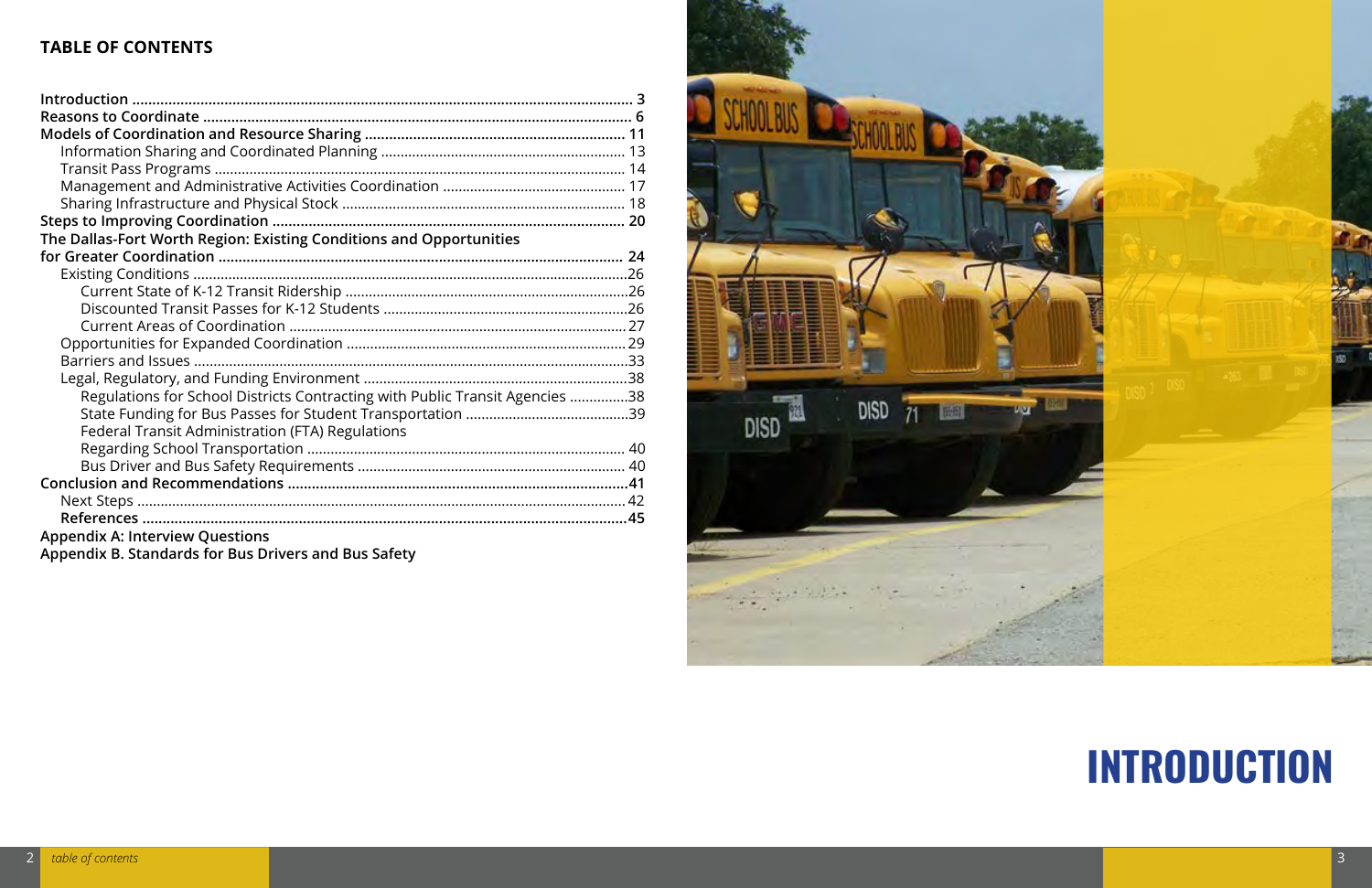#### **PURPOSE OF REPORT**

The purpose of this report is to provide information and tools to help facilitate coordination and build partnerships between school districts and public transit agencies. The report will:

- Summarize the benefits that school districts, transit agencies, and communities can enjoy when they coordinate their transportation resources
- Outline the types of coordination and partnerships that school districts and transit agencies can employ
- Describe the current state of coordination between school districts and transit agencies in the Dallas-Fort Worth region
- Identify attitudinal, perceptual, and policy/regulatory barriers to coordination and resource sharing
- Offer strategies and techniques to overcome barriers

#### **BACKGROUND**

School districts are the most significant providers of public bus service in the country. While local rates may vary, more than 50 percent of students across the United States are dependent on school buses to get to and from school and school-related activities (Vincent et al., 2014). Yet the state's pupil transportation funding formula has not increased sufficiently over the years to keep up with the enrollment growth; today, it often covers less than a quarter of the costs of providing transportation as operated by most districts. In many areas, the growth in spending on student transportation is outstripping the growth in student enrollment, as school districts continue to offer more magnet/choice programs, schools are consolidated in an attempt to save money, and new housing developments crop up far from existing schools. As a result, school districts must either supplement funds using funds taken from basic education, facility maintenance, or general operations; or, they must limit transportation services to the basic regulatory requirements.

At the same time, transit bus ridership and ticket sales are declining, and in more suburban and rural areas communities are struggling to find mobility options for elderly, disabled, and low-income people who have limited options for transporting themselves.

While community transportation is the key mission of transit providers, transportation is not, per se, the mission of the school district; it is a means to their mission of education. To become involved in coordinated transportation, the school board necessarily needs to make a decision to participate in a larger community service mission to obtain benefits for the district (Agency, 2004). But the benefits, as discussed in greater detail later in this report, are worthwhile. These benefits include reducing transportation costs so more money can be directed towards education, improving student absenteeism and increasing participation in before- and after-school activities by giving students more transportation options.

This report will attempt to demonstrate that, through coordination, school districts and transit agencies can:

- Maximize the use of public dollars by eliminating duplication and inefficiency people within current resources
- Offer more rides to more people, thereby serving a greater number of
- Attract new money by demonstrating wise use of scarce resources and responsiveness to community need

#### **METHODOLOGY**

This report was informed by:

• An initial scan of school district-transit agency partnerships across the United States. Methods included internet news searches, and searches for information on school districts' and transit agencies' websites.

• A literature review of existing studies and guides relating to school district -

- 
- transit agency coordination.
- 
- 
- students.



• Research into laws, regulations, funding sources, and technical standards with the potential to impact school district-transit agency coordination. • Interviews with the three major transit service providers in the Dallas-Fort Worth region, and the largest school districts in each of their service areas. • Data collected on the three transit providers and three school districts, including the current rate of K-12 student transit, the number and type of buses owned and operated by each agency, and the cost of transporting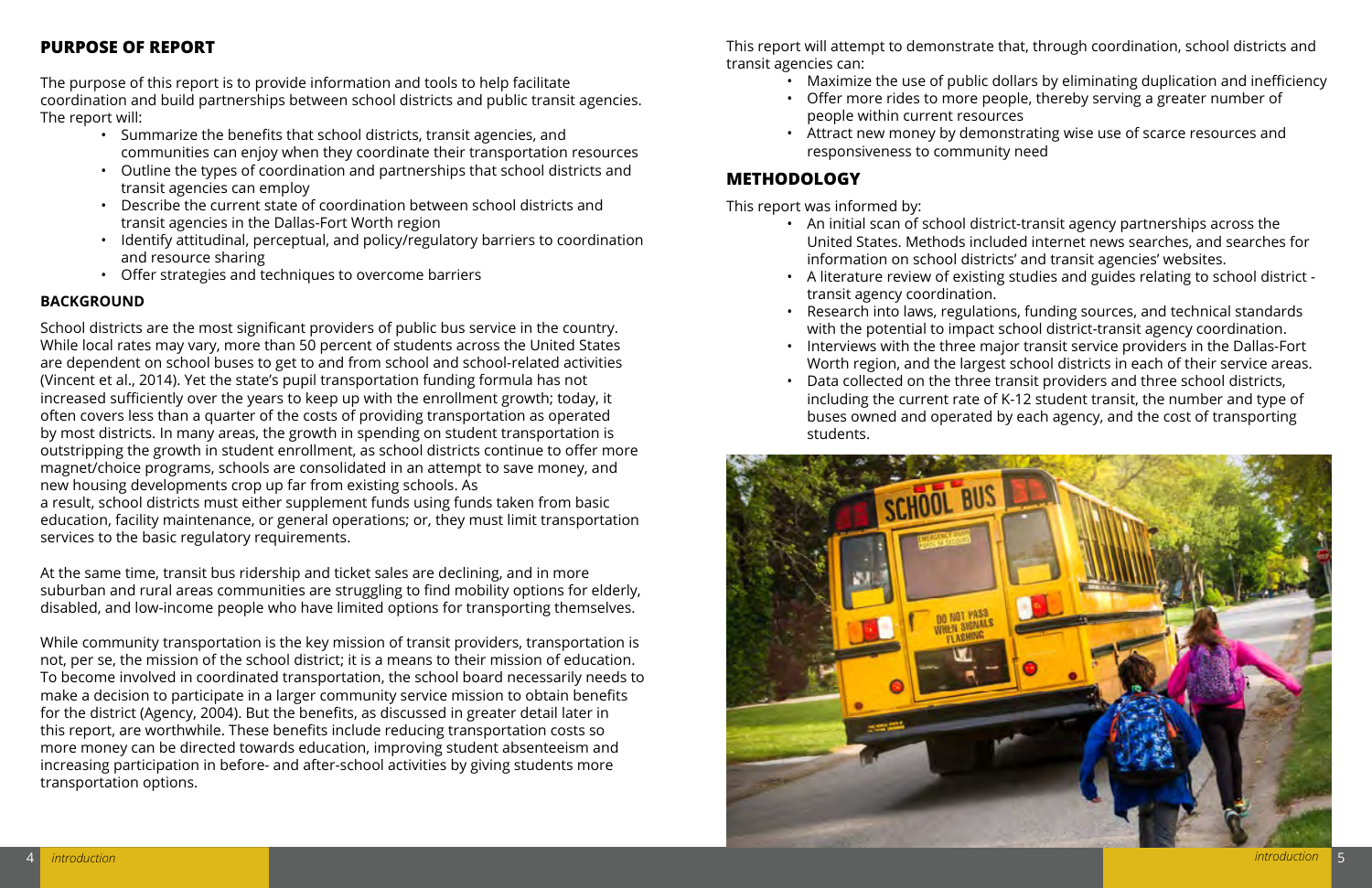

# **REASONS TO COORDINATE**

Communities that have been successful in coordinating school and community transportation report significant benefits, including 1) cost savings, 2) improved academic performance and expanded school choice, 3) reduced environmental impact from transportation, 4) increased transit ridership (including ridership later in life), and 5) expanded mobility options.

#### **REDUCE COSTS AND GAIN FUNDING**

Some ISDs, such as Dallas ISD, require a point-to-point ride for all students, meaning that each route must connect every origin with every destination. However, when using public transit to provide students with transportation to school, a point-to-point to system may not always be achievable and many trips will require transfers. An alternative is a huband-spoke system, where all routes go through a hub to reach destination points along the spokes. To serve schools, high schools could be designated as hubs with elementary schools being served on spokes. Allowing transit on a hub-and-spoke system to serve schools could help achieve cost savings while providing students with a public transit option.



School districts and public transit agencies can save a considerable amount of money through coordinating services and resources, and seeking innovative ways to utilize existing resources. In the 2016-2017 school year, over \$1.4 billion was spent statewide on student transportation in Texas—an average of \$278 per enrolled student, or roughly \$1,000 per student that rides the bus. Only 25 percent of the funding for that transportation comes from the state allotment for pupil transportation, with the rest coming from school district general operating funds. Therefore, any money that school districts save by reducing transportation costs can be instead directed towards the classroom.

One way that cost savings can be achieved as will be described in greater detail in later sections—is by purchasing transit passes for students instead of providing yellow bus service where feasible. Transit pass purchase can benefit high school students, students in magnet/choice programs, or special education students. Purchasing transit passes for 10 students, for example, can cost less than half of what it would to provide those 10 students with yellow bus service. This can also be a potential revenue source for the transit agency if the buses on the existing transit routes have the capacity to support the increase in student riders. vehicle purchase costs, and \$84,000 in annual fuel costs (Burkhardt, Koffman, & Murray, 2003).

When Minneapolis Public Schools implemented a pilot program from 2009 to 2012 called Student Pass, which allowed high school students to take unlimited rides on regular-route buses and light rail during the school year, it was estimated that the school district saved \$1.55 million per year in continuing bus service costs. (Fan & Das, 2015)

Mason County Transportation Authority in rural Washington coordinates school district and public transportation resources, saving both over \$20,000 per year in operating expenses, \$120,000 in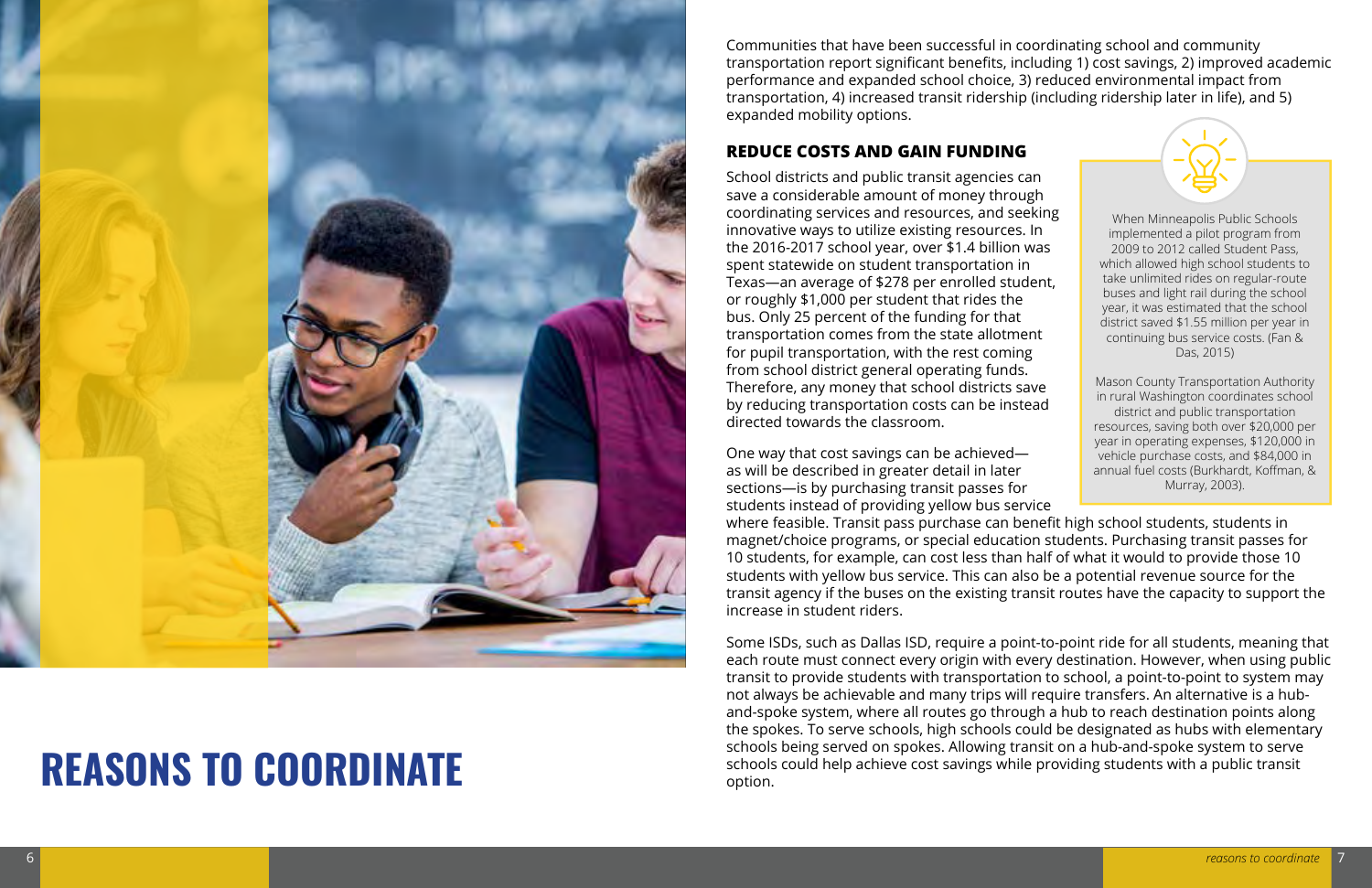#### **IMPROVE ACADEMIC PERFORMANCE AND EXPAND SCHOOL CHOICE**

#### **INCREASE TRANSIT RIDERSHIP AND RIDERSHIP LATER IN LIFE**

For transit agencies, coordination has the potential to increase ridership and revenue gains with little or no incremental costs, as well as increase potential future ridership and foster positive perceptions toward transit. When Seattle launched a reduced-fare pilot project for the summer of 2017, youth ridership increased 35 percent from the previous summer (Constantine, 2017).

Other ways efficiencies can be gained are if school districts and transit agencies:

- Share bus storage facilities;
- Combine driver training, background checks, and drug screening (both school districts and transit agencies require drivers to have a CDL, comprehensive background checks, and random drug screening); or

• Share costs related to dispatching and scheduling software; or, share the staff that perform these services.

Savings can occur through coordination when any of these three conditions are present:

1) Available capacity on transit vehicles or school buses; 2) Specialized fleet equipped to serve passengers with disabilities; and 3) Infrastructure resources (fueling facilities, vehicle storage and maintenance facilities, administrative structure) (Farber, 2008). Enabling joint use of fueling facilities may require long-term planning and coordination between agencies to standardize fuel types and allow for sharing of compatible fueling facilities.

#### **REDUCE ENVIRONMENTAL IMPACT**

There are health and educational benefits from improved air quality. In North Texas, traffic emissions are the leading cause of pediatric asthma; and in Dallas ISD, for

#### **Figure 1: Annual Air Pollutants, by School Bus Fuel Type**



*Source: AFLEET Tool 2018, https://afleet-web.es.anl.gov/afleet/.*

\*Nitrogen oxides (NOx) and volatile organic compounds (VOC) are the precursor pollutants to ground-level ozone and are therefore a primary focus of the air quality improvement strategies implemented in North Texas.

School buses also tend to be older (with large percentages dating to before higher emissions standards were adopted), and they lag behind transit vehicles on converting to alternative sources of fuel. One study found that, in 2014, only 6 percent of the school buses sold in the U.S. were powered by an alternative fuel, with the most common being propane gas. Conversely, more than 35 percent of public transit buses used alternative fuels such as compressed natural gas (CNG) (Burgoyne-Allen & Schiess, 2017). Figure 1 shows the annual air pollutants that school buses that run on diesel, propane, and CNG emit.

Coordination in the form of greater student access to public transit services has been shown to:

- Help students attend school more
- regularly and reduce absenteeism (if students miss a yellow school bus and have no other way to get to school, they will likely miss half the day or the entire day of school; but, with transit, they can simply catch the next bus);
- Give students greater access to specialized programs and higher- quality schools;
- Provide students the opportunity to access after-school learning opportunities that may improve academic performance; and
- Enable students to participate in sports and other extracurricular activities, allowing

them to be more socially engaged and active (Vincent et al., 2014; Meehan & Sanchez, 2012).

Exposure to transit and learning how to ride transit during youth and young adulthood is associated with an auto-light lifestyle and greater transit usage later in life (Smart & Klein, 2018). Minneapolis students that used the Student Pass to get to and from school and access other learning opportunities (after-school programs and extra-curricular activities) were more likely to use transit after graduating from high school (Fan & Das, 2015).

Combining services that often run along the same routes, and encouraging students to use transit, results in fewer buses and single-person vehicles on the road. With fewer exhaust emissions, less carbon is released into the atmosphere, and fewer harmful pollutants are emitted in the areas around schools.

Researchers at the University of Minnesota found that Minneapolis students that used the Student Pass experienced 23 percent lower absenteeism than non-pass users (Fan & Das, 2015).

In Seattle, 80 percent of students surveyed about the student pass program said that having a free ORCA transit pass improved their attendance at school. In response to the question "What is the most significant benefit of having an ORCA card," the largest percentage of students, 39 percent, said it was getting to school on time (Seattle, 2017).

In the study of Minneapolis's Student Pass program, researchers found that the transportation of students on transit was linked with significant annual emission reductions (93 percent for NOx emissions, 89 percent for PM emissions and 59 percent for CO) and vehicle miles traveled savings (158,400 miles from buses and 2,038,784 from personal vehicles).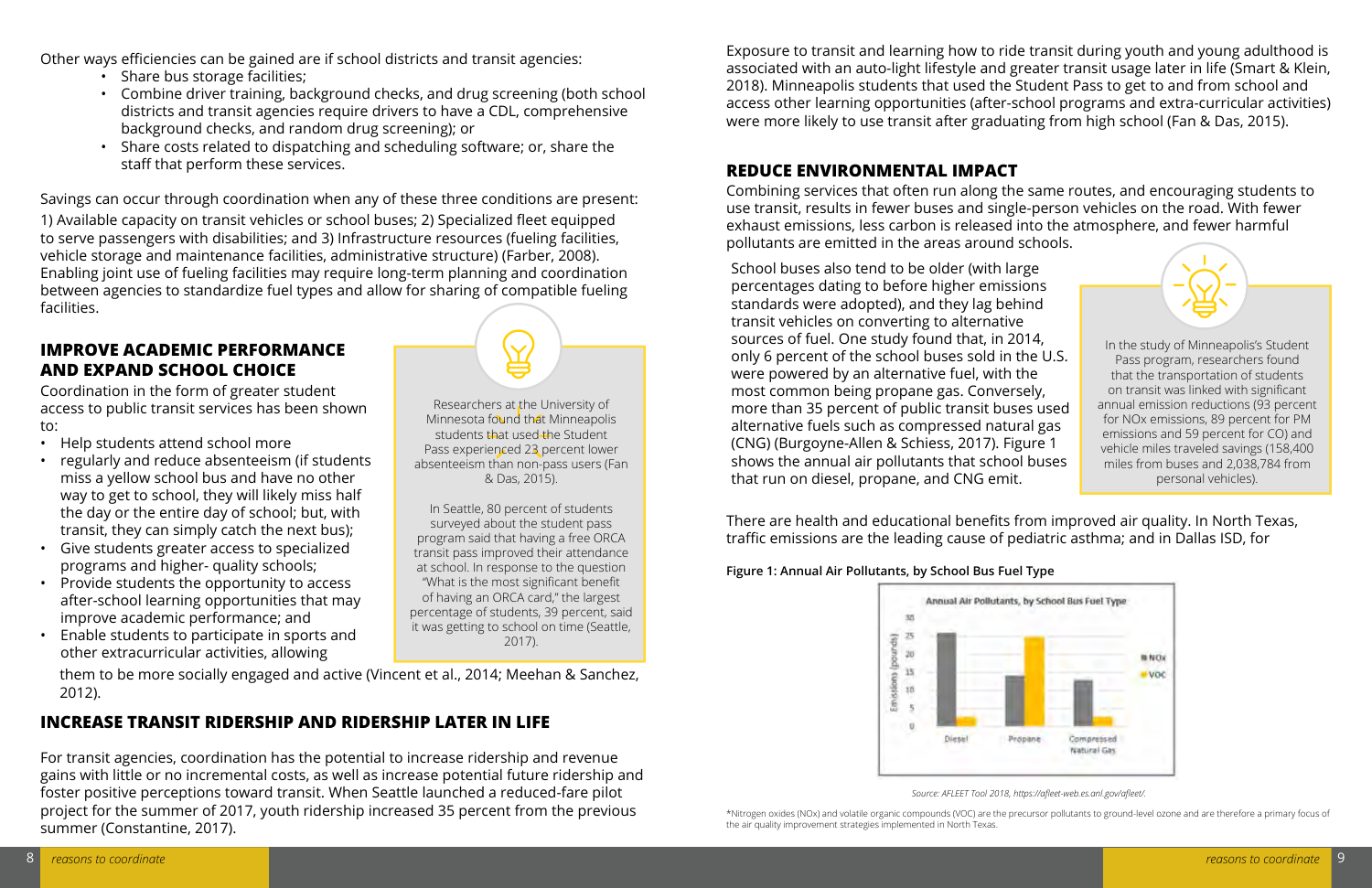example, respiratory issues are a leading cause of absenteeism (Hart, 2018). Reducing the number of buses and cars around schools, or utilizing buses that run on alternative fuels, can go a long way towards improving student respiratory health.

#### **EXPAND MOBILITY OPTIONS**

School buses are active when needed by school districts to transport children to and from school, but most sit idle during late morning hours, early afternoon, weekends and in summer months when school is not in session. During these times, school buses represent an enormous unused resource. They could be employed to transport people who are not able or cannot afford to transport themselves.

A great need also exists for additional mobility for the general population in rural areas, where public transportation is limited or nonexistent. Studies show that one in four rural households has no automobile, and one in three rural citizens has no automobile or cannot drive (Farber, 2008).

In *School Buses and Special Needs Transportation: Options for Policymakers (2008)*, Nicholas Farber describes how, through collaborative partnerships in more rural areas with little access to public transit, school buses can be used to transport special needs or elderly populations. This sort of partnership benefits both those being transported and the school district by providing an extra revenue stream. It can also allow services to be retained in difficult economic times. However, it should be noted that certain legal and practical operational challenges must be addressed for these partnerships to get off the ground and be successful. These include:

- School bus safety standards
- The Americans with Disabilities Act (ADA) standards for vehicles that serve as public transit
- Concerns about mixing students with the general population
- Inadequate air conditioning and heating
- The need to disguise school buses for non-pupil use (a federal requirement)
- Labor arrangements
- Personal safety concerns

These potential barriers will be discussed in greater detail.

### **EVERYONE IS A WINNER**

The ultimate goal of coordination is to make the best use of community resources so that more rides can be provided to more people, and school districts can put their funding where it really matters: towards education. This is also an opportunity for transit agencies to increase ridership and farebox collections. The organizations involved may benefit from an increase in services, a decrease in costs, or both. Coordination is most effective and long-lasting when all of the partners in a coordination project are winners. The following section will outline the various options for school district - transit agency coordination and partnerships.



## **MODELS OF COORDINATION AND RESOURCE SHARING**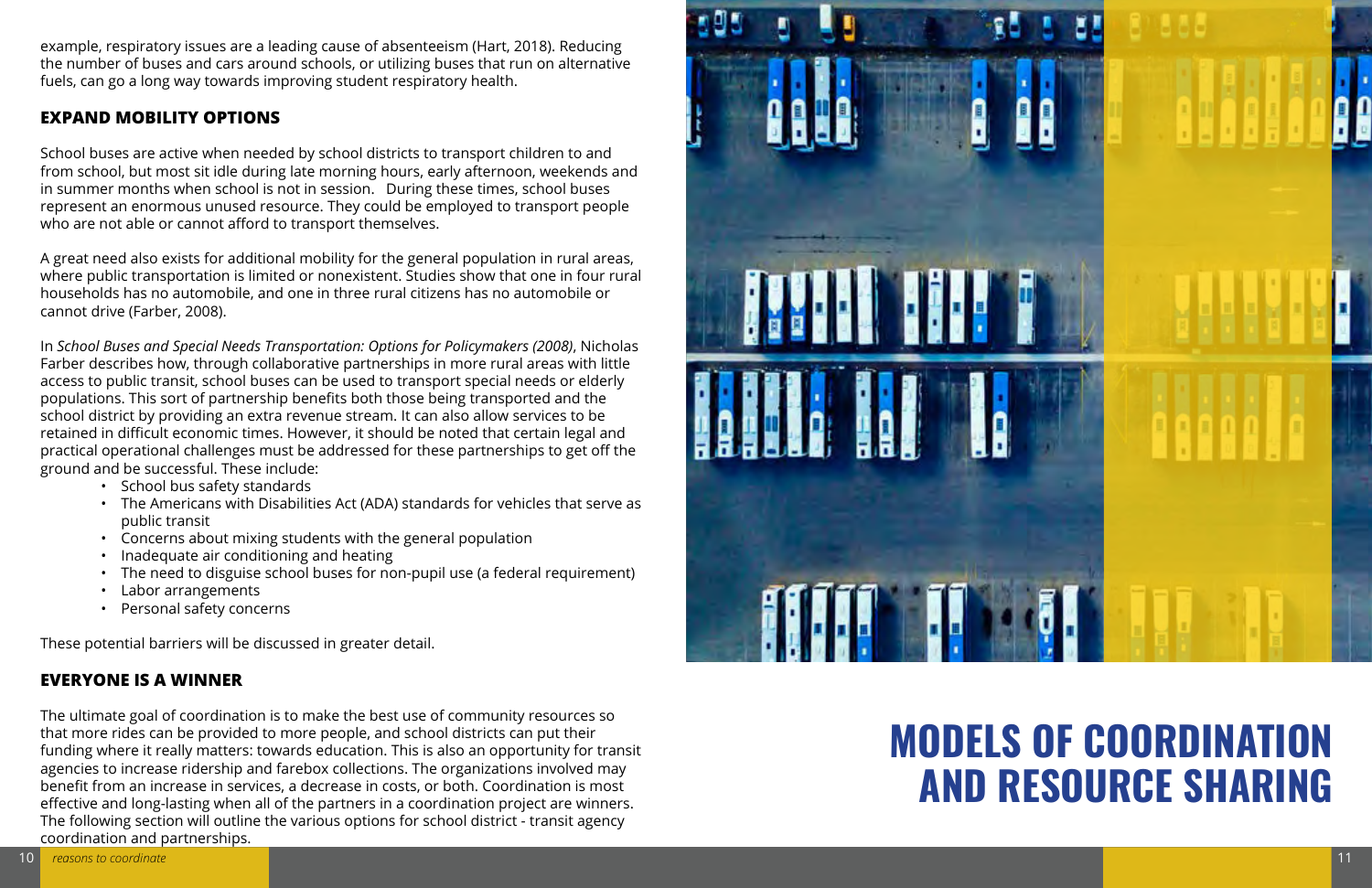"Coordination" can be defined as "working together with people from different agencies and backgrounds" (TCRP, 1999). Coordination occurs when the following conditions are present: (Andrle et al., 2003)

- There is a need
- Unused capacity is available at the right time or a specialized fleet is available
- Each coordinating agency either saves money or gains revenue
- Managers are willing to work together to solve problems
- There are no legal or regulatory barriers
- Both the reality and perception of student safety can be assured

Coordination is often a political process where two or more organizations work together in the delivery of their services. It can take a number of forms, including planning, operations, and marketing; generating new revenues by providing services to new markets; contracting with other agencies to provide services to their current clientele; and coordinating dispatching.

This section identifies the types of coordination that currently exist between school districts and transit agencies in communities across the country. The various types have been grouped into the following categories:

- 1. Information sharing and coordinated planning
- 2. Transit pass programs
- 3. Management and administrative activities coordination
- 4. Sharing infrastructure and physical stock

Some of these options may not be relevant to all communities. A step-by-step process for deciding what type of coordination is most appropriate for your community can be found in the section titled "Steps to Improving Coordination."



At the most basic level, there are several ways school districts and transit agencies can work together to provide students with greater transportation without needing to execute formal agreements. For example:

> • School district transportation officials and transit planners can share information and engage in conversations about where public transit may be able to meet certain student transportation needs more effectively than a yellow school bus. That might involve sharing information on where students are coming from and going to, what routes connect the two, and where a bus stop could be added along a route to more easily serve a large group of

• The school district can provide input (often collected from school principals or administrators) on general public fixed-route bus schedules.

• Align school morning and afternoon bell times with transit schedules or adjust transit schedules so buses arrive at a school at more convenient times for students where possible while still maximizing the overall transit network. Alternatively, increase bus frequency so that buses pass schools more

- students.
- 
- frequently during AM and PM peaks.
- school grounds.
- new school.

• Transit agencies and school districts can jointly site transit stops on or near

• School districts can engage transit agencies in discussions about where to locate new high schools or new choice/magnet programs so that the school sites can be adequately served by transit, now or in the future. Transit planners can advise school officials on what areas have the greatest transit service, or whether it would be feasible to extend a transit route to serve a

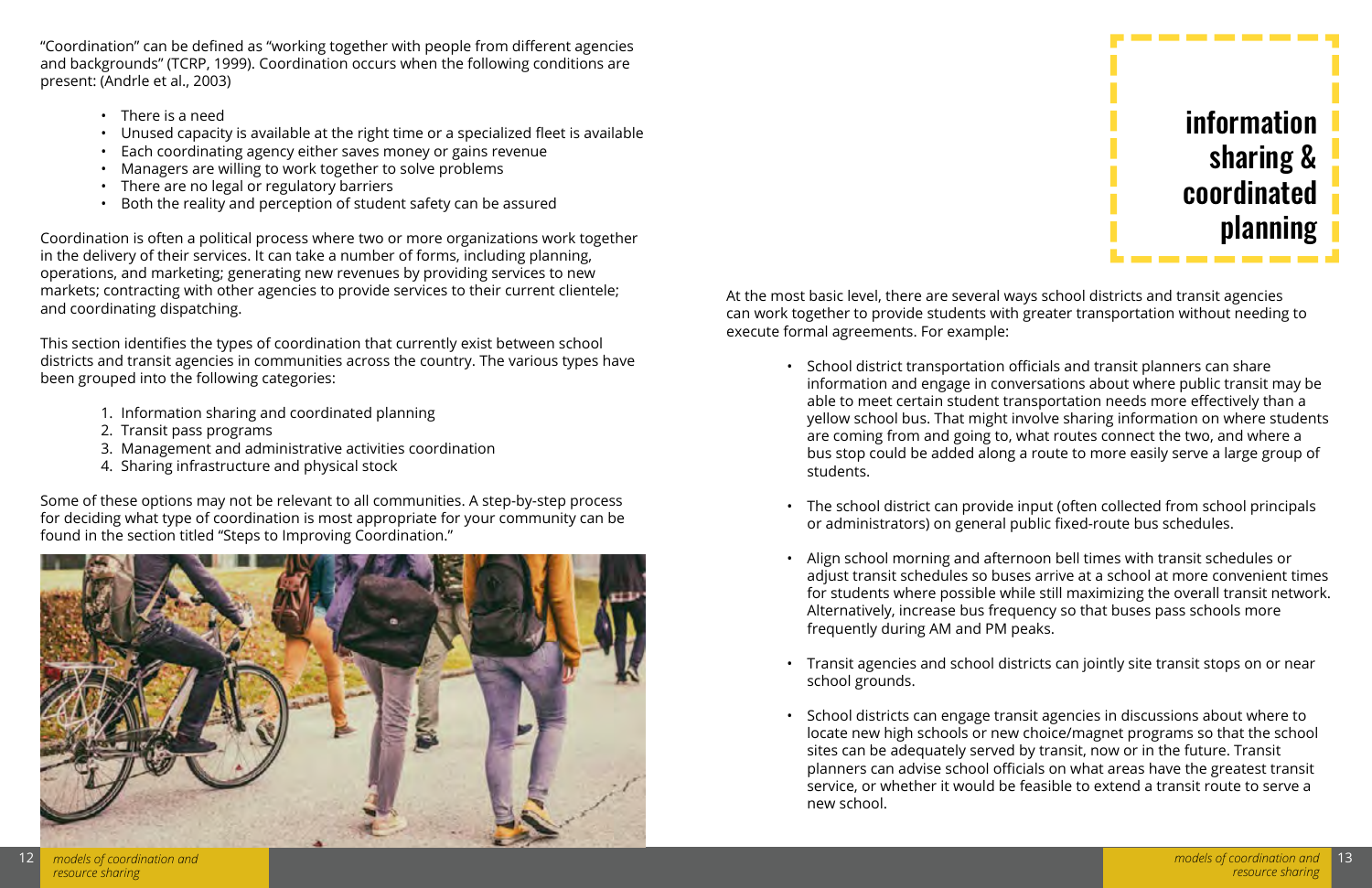*models of coordination and resource sharing*



Transit pass programs involve providing students with free passes to use the public transit system in addition to, or in lieu of, yellow school buses. Communities have funded these passes in several ways:

- The school district may absorb the entire cost of the passes (e.g., Minneapolis Public Schools);
- The transit agency may absorb the entire cost of the passes (e.g., Tulsa Transit's TPS Rides program, Seattle's Youth ORCA passes for Seattle Public Schools); or
- Cost sharing between the school district, transit agency, and/or city (e.g., Nashville MTA StrIDe, Portland TriMet YouthPass).

Most often these passes are only offered to high school students; however, in some cities such as Baltimore, Nashville, New York City, San Francisco, and Seattle, middle school students or younger may also be eligible. Other criteria that are commonly used to determine student eligibility is students' enrollment in a citywide "choice" program (also known as an out-of-zone school), family income or student eligibility for free/reduced price lunch, or distance students live from school (e.g., more than two miles). Table 1 summarizes some of the transit pass programs found across the country.



#### **Table 1. Examples of Transit Pass Programs**

| <b>City</b>               | Program/<br>Pass                                                                       | <b>Description</b>                                                                                                                                                                                                                | <b>Criteria for Qualification</b>                                                                                                                                                                                                                                                                                                                                                                                        | <b>Funding</b><br><b>Source</b>                                                |
|---------------------------|----------------------------------------------------------------------------------------|-----------------------------------------------------------------------------------------------------------------------------------------------------------------------------------------------------------------------------------|--------------------------------------------------------------------------------------------------------------------------------------------------------------------------------------------------------------------------------------------------------------------------------------------------------------------------------------------------------------------------------------------------------------------------|--------------------------------------------------------------------------------|
| Austin, TX                | Kids Ride Free                                                                         | Kids 18 and younger ride<br>free on all Capital Metro<br>services                                                                                                                                                                 | All K-12 students with a valid ID<br>Capital Metro                                                                                                                                                                                                                                                                                                                                                                       |                                                                                |
| Baltimore,<br><b>MD</b>   | MTA: Student<br>S-Pass/One<br>Card for<br>Middle and<br>High School<br><b>Students</b> | Free annual transit<br>passes for qualifying<br>middle and high school<br>students attending<br><b>Baltimore City Public</b><br>Schools, valid on school<br>days from 5 am - 5 pm                                                 | Middle school students who live<br>Participating<br>more than 1.5 miles from their<br>Public Schools<br>neighborhood or citywide choice<br>school; high school students who<br>live more than 1.5 miles from<br>their citywide choice school;<br>and students who live less than<br>1.5 miles if they do not have<br>a safe route to walk, have an<br>Individualized Education Program,<br>are homeless, or are in pre-K |                                                                                |
| Columbus,<br>OH           | School/<br>University<br>Program-<br>Columbus City<br>Schools                          | Columbus City Schools<br>provides high school<br>students with a COTA bus<br>pass for them to access<br>their required intern-<br>ships, and to students<br>that are deemed im-<br>practical to transport on<br>school bus routes | High school students and<br>students eligible for school<br>transportation that are deemed<br>impractical to transport on school<br>bus routes                                                                                                                                                                                                                                                                           | Columbus City<br>Schools                                                       |
| Denver, CO                | DPS-RTD<br>Pass and<br>Youth Special<br>Discount Card                                  | The school district<br>provides monthly transit<br>passes to transport<br>qualifying high school<br>students. All other<br>students can get a<br>70% discount on fares<br>through the Youth Special<br>Discount Card              | High school students who live<br>more than the minimum 2.5<br>miles from their boundary school<br>or who attend a magnet program<br>more than 2.5 miles from their<br>home                                                                                                                                                                                                                                               | Denver Public<br>Schools, RTD                                                  |
| Lakeland, FL              | Citrus<br>Connection:<br><b>COLTS</b>                                                  | Free weekday rides on<br>all Polk Transit Authority<br>buses for high school<br>students                                                                                                                                          | All public school high school<br>students in Polk County                                                                                                                                                                                                                                                                                                                                                                 | Polk County<br>Public Schools                                                  |
| Minneapolis,<br><b>MN</b> | Metro Transit:<br>Student Go-To<br>Pass                                                | Free transit passes<br>during the school year<br>for qualifying Minneapolis<br>Public Schools high<br>school students, and<br>discounted passes<br>for other high school<br>students.                                             | High school students that receive<br>free/reduced price lunch, live<br>more than two miles from school,<br>or are enrolled in a city-wide<br>program                                                                                                                                                                                                                                                                     | Minneapolis<br><b>Public Schools</b>                                           |
| Nashville, TN             | MTA: StrIDe                                                                            | Free year-round MTA<br>bus passes for all MNPS<br>high school students, and<br>certain middle school<br>students                                                                                                                  | All MNPS high school students,<br>and MNPS students in grades<br>5-8 that attend an out-of-zone<br>school and do not have yellow<br>bus service                                                                                                                                                                                                                                                                          | MTA, the<br>Mayor's Office,<br>and Metro<br>Nashville Public<br>Schools (MNPS) |
| Portland, OR              | TriMet:<br>YouthPass                                                                   | Free passes during<br>the school year for all<br>high school students in<br>Portland Public School<br><b>District</b>                                                                                                             | All high school students in the<br>Portland Public School (PPS)<br><b>District</b>                                                                                                                                                                                                                                                                                                                                       | Portland Public<br>Schools, TriMet,<br>and the City                            |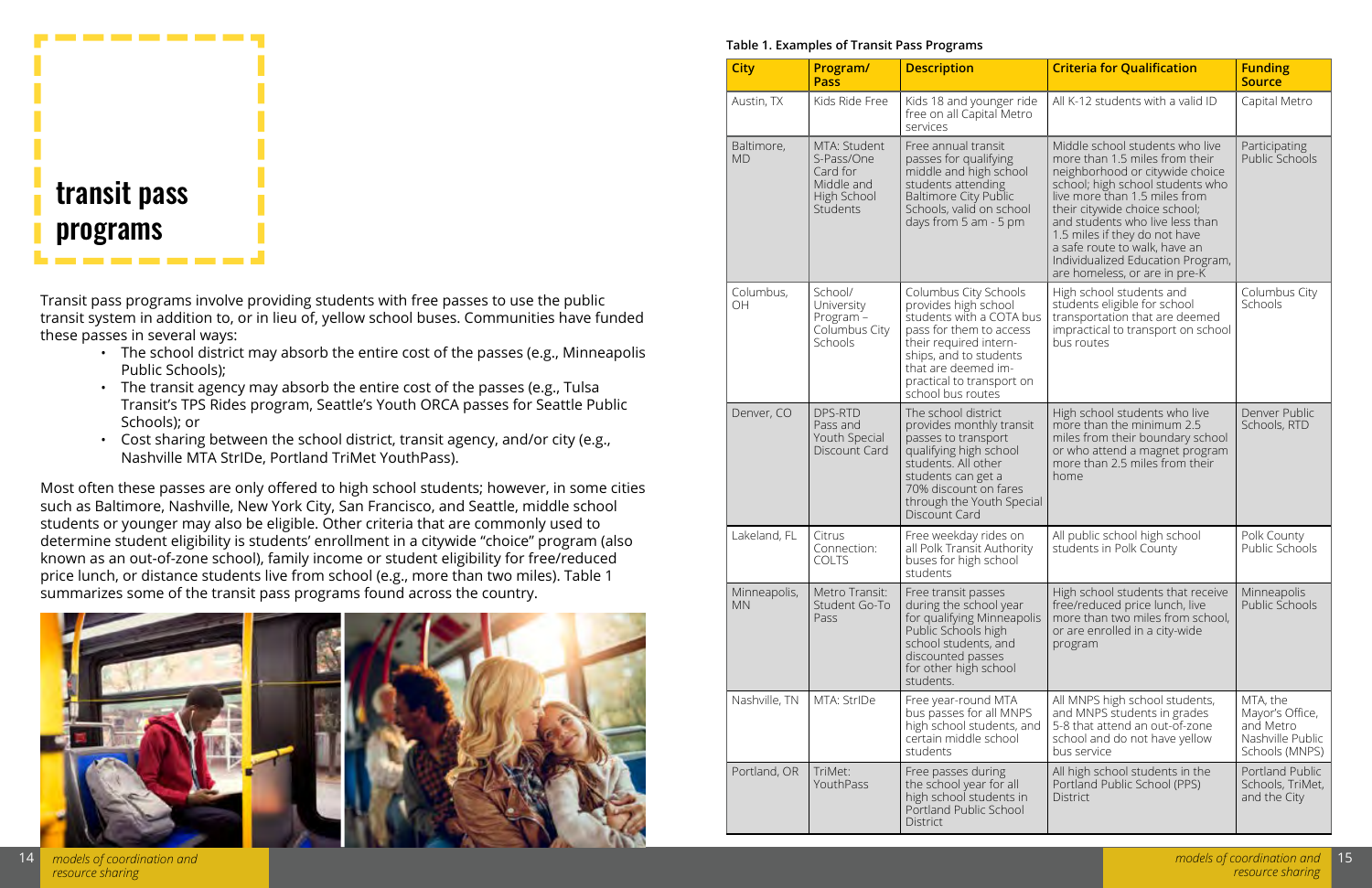| <b>City</b>          | Program/<br><b>Pass</b>                   | <b>Description</b>                                                                                                                            | <b>Criteria for Qualification</b>                                                                                                                           | <b>Funding</b><br><b>Source</b>                                |
|----------------------|-------------------------------------------|-----------------------------------------------------------------------------------------------------------------------------------------------|-------------------------------------------------------------------------------------------------------------------------------------------------------------|----------------------------------------------------------------|
| San Antonio,<br>ТX   | <b>VIA Semester</b><br>Pass               | \$38 for unlimited rides all<br>semester                                                                                                      | All K-12 students and students<br>enrolled in a local college or<br>university. High school students<br>must have a school photo ID                         | <b>VIA</b><br>Metropolitan<br>Transit                          |
| San<br>Francisco, CA | Free Muni for<br>Youth                    | Free year-round transit<br>for low- and moderate-<br>income youth aged 5 to<br>18                                                             | Youth ages 5 to 18 with a gross<br>annual family income at or below<br>100% of the Bay Area Median<br>Income level                                          | Metropolitan<br>Transportation<br>Commission                   |
| Seattle, WA          | Youth ORCA<br>(Seattle Public<br>Schools) | Free year-round passes<br>for all Seattle Public<br>Schools (SPS) high school<br>students and income-<br>qualifying middle school<br>students | All SPS high school students,<br>and SPS middle school students<br>(grades 6-8) with a family income<br>less than 200% of the federal<br>poverty guidelines | Seattle<br>Transportation<br><b>Benefit District</b><br>(STBD) |
| Tulsa, OK            | Tulsa Transit:<br><b>TPS Rides</b>        | Free weekday transit<br>service for all high school<br>students in Tulsa Public<br><b>Schools</b>                                             | All Tulsa Public Schools (TPS)<br>high school students with their<br>student ID                                                                             | Metro Tulsa<br>Transit<br>Authority                            |
| Washington<br>D.C.   | Kids Ride Free                            | Free bus and rail passes<br>for all traditional and<br>charter K-12 students.<br>Bus passes are provided<br>to private schools                | All students in grades K-12                                                                                                                                 | The District of<br>Columbia                                    |

In more rural areas, transit pass programs might occur in the form of a regional transit system carrying students with disabilities using small lift-equipped buses they already operate for transit service, per ADA requirements. Alternatively, school districts might purchase passes for students that live in locations hard to serve efficiently with larger school buses, far from established school routes. The regional transit buses provide a subscription service for these students, saving the school district the cost of adding another vehicle to its fleet to transport a small number of students. In some cases, pre-school children, students,



and adult clients all ride on the transit system's demand-response services at the same time, resulting in significant cost savings (Andrle et al., 2003). These arrangements save money for the school district involved and provide revenue to the transit system.



Coordination of management and administrative activities involves sharing timeconsuming and costly functions such as driver background checks, drug screening, training, and licensing; vehicle maintenance; purchasing of tires, parts, and fuel; vehicle dispatching software or staff, etc. (Meehan & Sanchez, 2012). For example, all school districts and transit agencies conduct thorough criminal background checks on drivers and random drug screening, and most provide training for drivers to obtain a Commercial Drivers License (CDL) required to operate a school or transit vehicle. There may be opportunities for school districts and transit agencies to coordinate to reduce the costs of these ongoing activities.

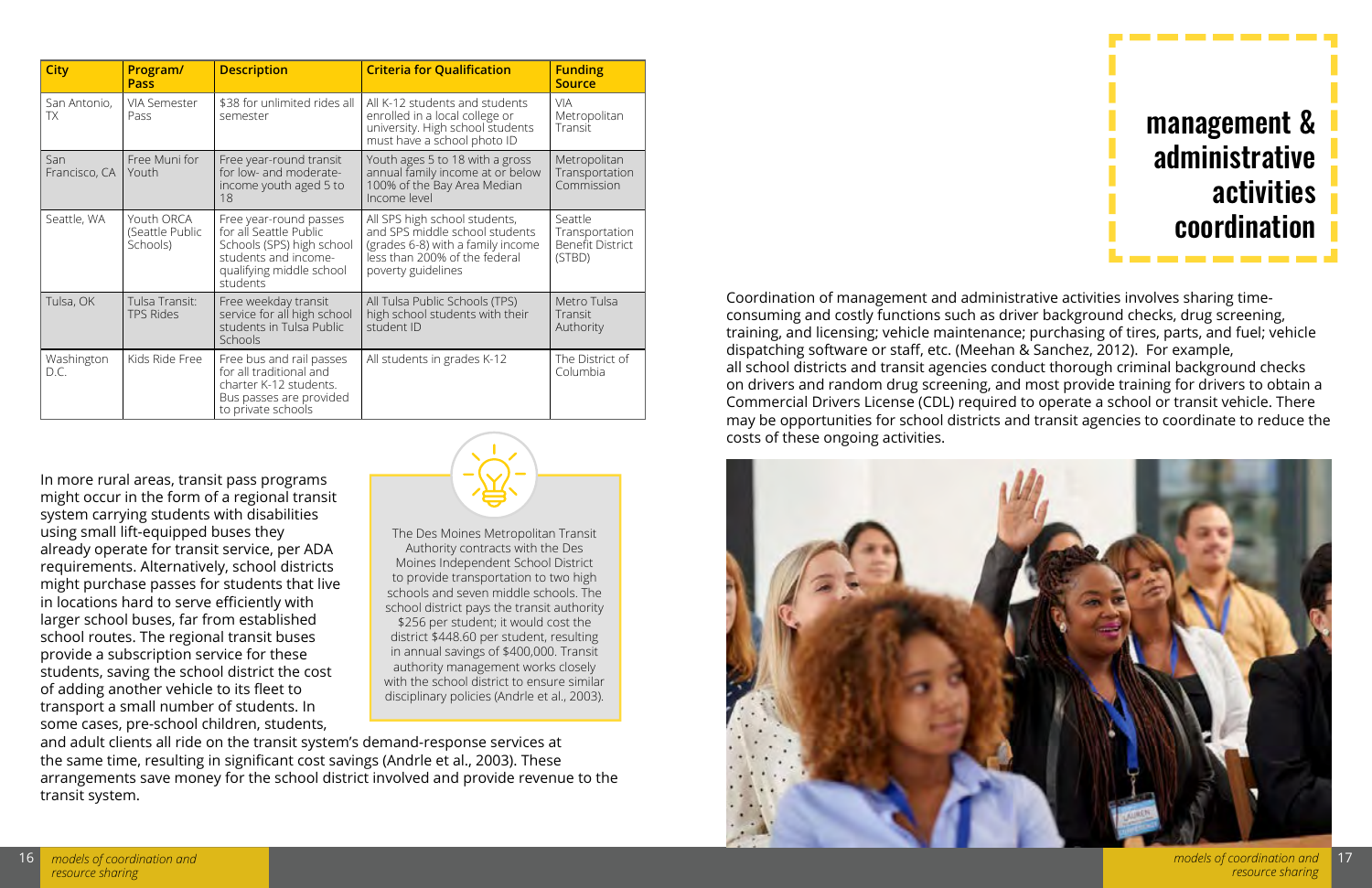### sharing infrastructure & physical stock . . . . . . . . .

--------

This includes contracting to share facilities for the daily storage of school bus and public transit vehicles, or share (rent/lease out) vehicles when they are not in use for their intended purpose. With both facilities and vehicles, the purpose of sharing is to avoid unnecessary duplication, reduce costs and/or add revenue sources for each agency, and provide greater services with existing resources.

As populations and demand for transportation increases, school districts and transit agencies will need to expand their existing bus facilities or build new ones to reduce their bus mileage. These can be costly undertakings. Coordinating the use of these facilities can help relieve bus overcrowding in a more cost-effective way.

One example of sharing vehicles to provide transit to existing schools involves using school buses as transit "tripper" vehicles during peak rush hour or for special events, when it is not economically viable for the transit agency to purchase additional transit buses for these short, one-off trips each day. FTA has defined school "tripper service" as regularly scheduled mass transportation service that is open to the public and is designed or modified to accommodate the needs of school students and personnel; for example, by deviating a few blocks from the regular route or by increasing frequency during school arrival and dismissal periods. Transit agencies often employ "trippers" as extra buses operated along a route to protect against overcrowding on buses during school arrival or dismissal. However, when planning for new schools, a major



In Ames, Iowa, to accommodate the morning rush to Iowa State University in residential areas with high student population, CyRide – the local transit agency – began contracting with the Ames School District's transportation provider in 2002 for the use of several vehicles and drivers during these peak times, after the buses have finished dropping off students at public schools. Benefits of this agreement include CyRide saving money by not having to add additional vehicles and drivers for a handful of trips, and extra revenue generated for the school district by utilizing buses when they would otherwise not be in use (Andrle et al., 2003).

Another example is the sharing of paratransit vehicles. A 2003 report by the Iowa Department of Transportation found that it could be beneficial for school districts to coordinate with public transit to provide service for disabled students, because public buses are already equipped with the lifts and wheel chair tie-downs required under the ADA. By coordinating transportation services for special needs and disabled riders, taxpayers in an area save money by reducing the need for extra vehicles, fuel, equipment, and drivers (Andrle et al., 2003).

The Northeast Regional Transit System (NRTS)—the state-designated regional public transportation system in northeastern Iowa—operates a region-wide paratransit service for the general public. Some of the riders are students whose home-to-school trips are paid for by some of the 18 school districts in the region. In addition, some of the families that are ineligible for subsidized school transportation also opt to use NRTS to transport their children to and from school. Pre-school children, students, and adult clients all ride on NRTS paratransit services at the same time, resulting in significant cost savings. (Andrle et al., 2003).



consideration can also be locating schools on established transit routes. This will help students gain the benefits of greater student access to public transit services (see page 8) without the need to expend resources on providing tripper services, which may also serve the school less frequently than the school being located on an established route.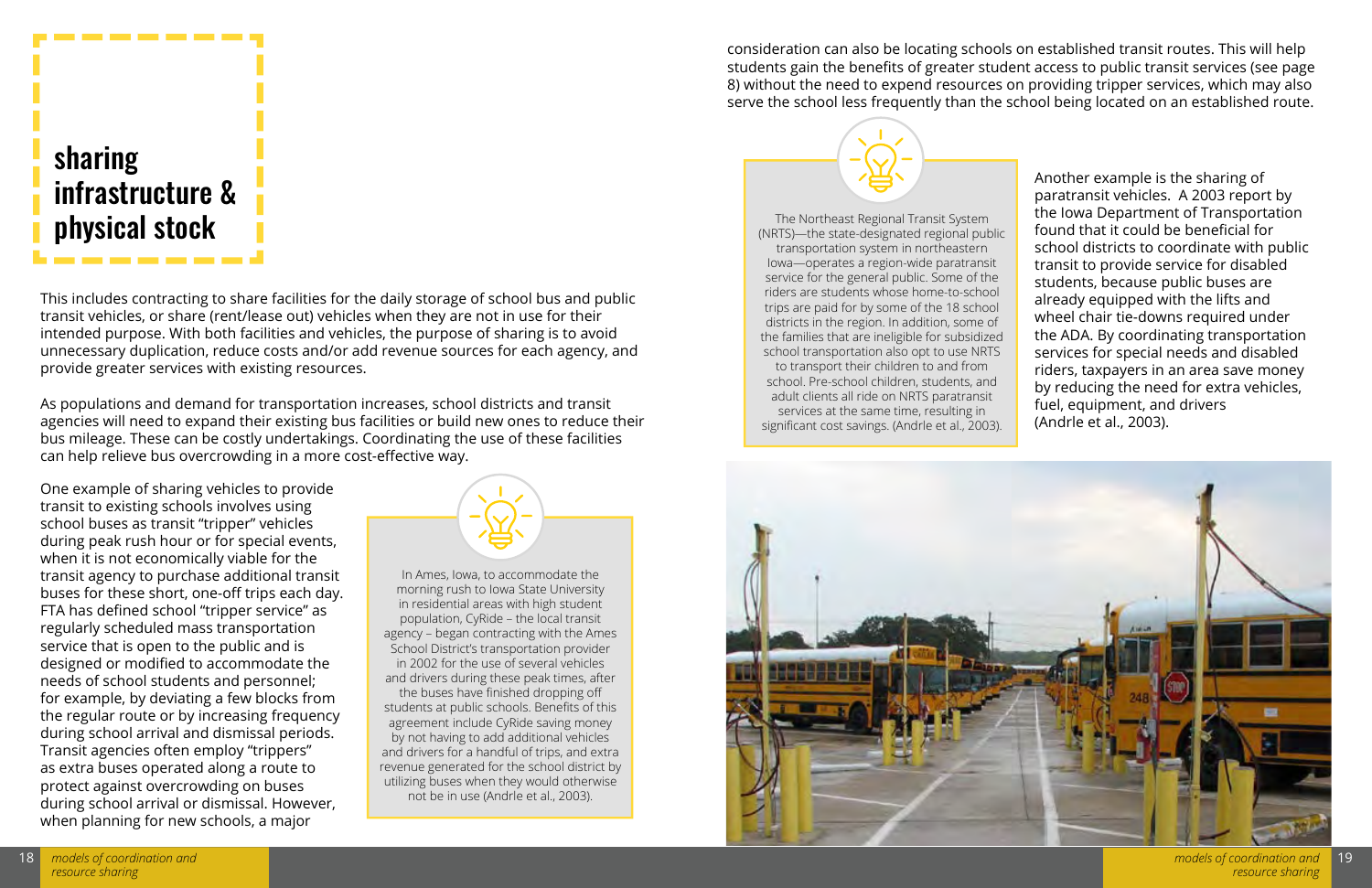

### **STEPS TO IMPROVING COORDINATION**



This section summarizes steps to improve coordination outlined in the TCRP report, Integrating School Bus and Public Transportation Services in Non-Urban Communities (1999). This report provides a comprehensive work plan to help school districts and transportation agencies decide if coordination is appropriate for their communities, and if so, assist them in taking action and moving forward with these efforts. The eight steps in the work plan are summarized below. The report is available online at [http://onlinepubs.trb.org/onlinepubs/tcrp/tcrp\\_](http://onlinepubs.trb.org/onlinepubs/tcrp/tcrp_webdoc_11.pdf) [webdoc\\_11.pdf.](http://onlinepubs.trb.org/onlinepubs/tcrp/tcrp_webdoc_11.pdf)

#### **Step 1: Document Needs and Inventory Resources**

• Document Needs: The following components should be reviewed for each of

- the transportation providers.
	- Unmet Transportation Needs<br>• Excessive Travel Times
	-
	- Insufficient or Unstable Work Force
	- Insufficient Budget
	-
	- Limited Fleet Size<br>• Inaccessible Vehicles<br>• Insufficient Vehicle Replacement
	-
	- Under-Utilization of Equipment
- 

• Develop profiles of each transportation provider, including unmet needs, legal mandates, external/internal policies, funding constraints, etc.

#### **Step 2: Identify Participating Parties, Gather Support, and Set Goals**

• Gather broad support. The support of local school leadership, transit boards, and the community is crucial. Garnering the support of local politicians is also important, as they are likely to be particularly vested in resolving pervasive community problems such as lack of mobility and career readiness for attracting potential employers to the area. These efforts need support and buy-in from community, agency, and other organization stakeholders at

• Hold organizational meetings at which to request assistance and support,

- all levels as part of the process.
- and to strategize for future steps.
- 
- directly relate to the needs established in Step 1.

• Establish a Task Force or Working Group, which would include representation from community members and key stakeholders, especially decision-makers from the participating transportation providers. The Task Force should offer guidance, facilitate work, and get members in touch with the right contacts. • Develop a formal set of goals and objectives for service coordination that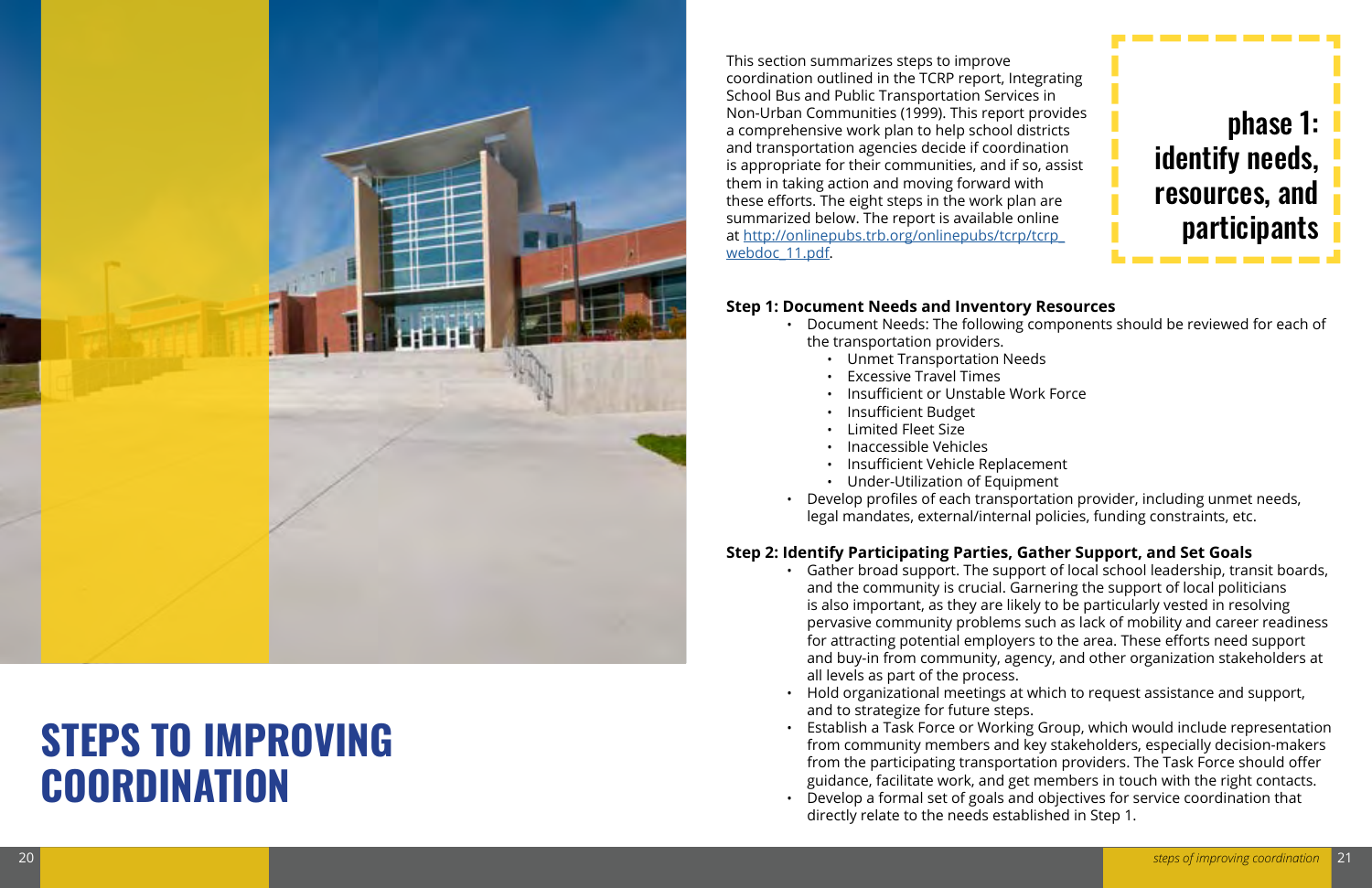

#### **Step 6: Develop Service, Financial, and Implementation Plans**

• A service plan may focus on routing and scheduling, staffing (drivers,

- mechanics), vehicle maintenance, etc.
- 
- 

• The financial plan should include a cost schedule, budget organization and procedures, funding sources and levels, fare structure, capital plan, etc. • An implementation plan should include a detailed outline for the transition period and the first five years of service. It should identify tasks, task initiation dates, and responsible person (or organization, if appropriate).

#### **Step 7: Develop A Marketing Plan**

• Develop a marketing strategy. A concisely written marketing strategy will help keep this effort focused over an extended period of time and ensure that

- Conduct a marketing inventory.
- planned marketing efforts are implemented.
- marketing effort listed in the marketing strategy.
- brochures, websites, etc.).

• Develop an action plan, which should include a detailed description of each

• Develop the marketing plan products (e.g., route maps, schedules,

#### **Step 8: Implement, Monitor, and Evaluate Service**

• Implement the service, monitor and assess results, and make adjustments.

- 
- 

#### **ADDRESSING AND OVERCOMING BARRIERS**

- Identify and assess legal and regulatory issues. (See page 38)
- Identify and assess funding issues.
- Identify and assess safety issues.
- Identify and assess operational issues.
- Identify and assess organizational issues.
- Identify and assess liability and insurance issues.



. . . . . . . . .

#### **Step 3: Identify and Assess Coordination Alternatives**

• Evaluate the different approaches to coordination in light of the goals and objectives established in Step 2 and identify the lead agency for each approach. Assess alternative approaches by identifying the estimated revenue and cost impacts, prospective advantages and disadvantages that accrue each organization and target market segments, the coordination role and responsibilities of each organization, and any necessary changes to administration, management, or operations.

#### **Step 4: Identify, Assess, and Address Barriers**

• Identify and assess prospective barriers and other factors that may thwart or limit your effort (e.g., legal and regulatory issues, funding, safety issues, operational issues, and liability issues).

#### **Step 5: Decide on An Approach**

- Select the coordination strategy or strategies that will comprise your approach. This includes lower-level coordination strategies that can be implemented in the short term and that will support the preferred approach.
- Identify the entity that will serve as the lead agency. It will be the Task Force's job to support the lead agency on a continuing basis.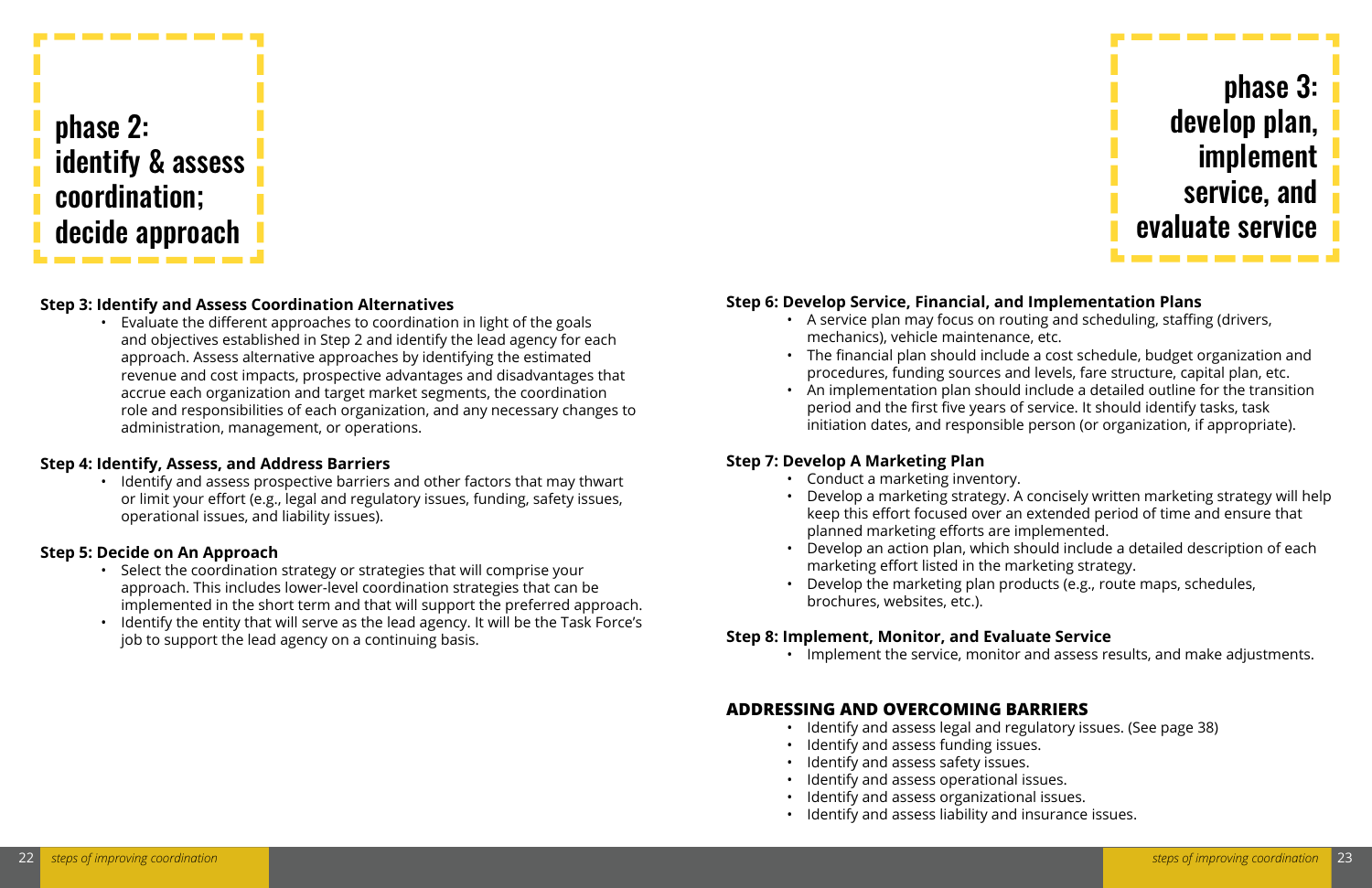

### **THE DALLAS-FORT WORTH REGION: EXISTING CONDITIONS & OPPORTUNITIES FOR GREATER COORDINATION**



In the 16-county Dallas-Fort Worth region, there are 154 Independent School Districts and 18 public transportation service providers (transit agencies). Four of the transit agencies provide fixed-route service as well as demand-response service. They include Dallas Area Rapid Transit (DART), Trinity Metro, Denton County Transportation Authority (DCTA), and STAR Transit. The remaining transit agencies provide only demand-response service.

The following sections will cover:

1. Existing conditions related to the current state of transit ridership by K-12 students in the DFW region, transit pass discounts for K-12 students, and current areas of coordination among the three major transit providers in the

2. Opportunities for expanded coordination, as identified by the major transit providers and school districts, as well as potential barriers that must be

- region and the largest school districts in their service areas
- addressed to achieve greater coordination
- transportation service in Texas

3. The legal, regulatory, and funding environment relevant to school transportation and the coordination of school transportation and public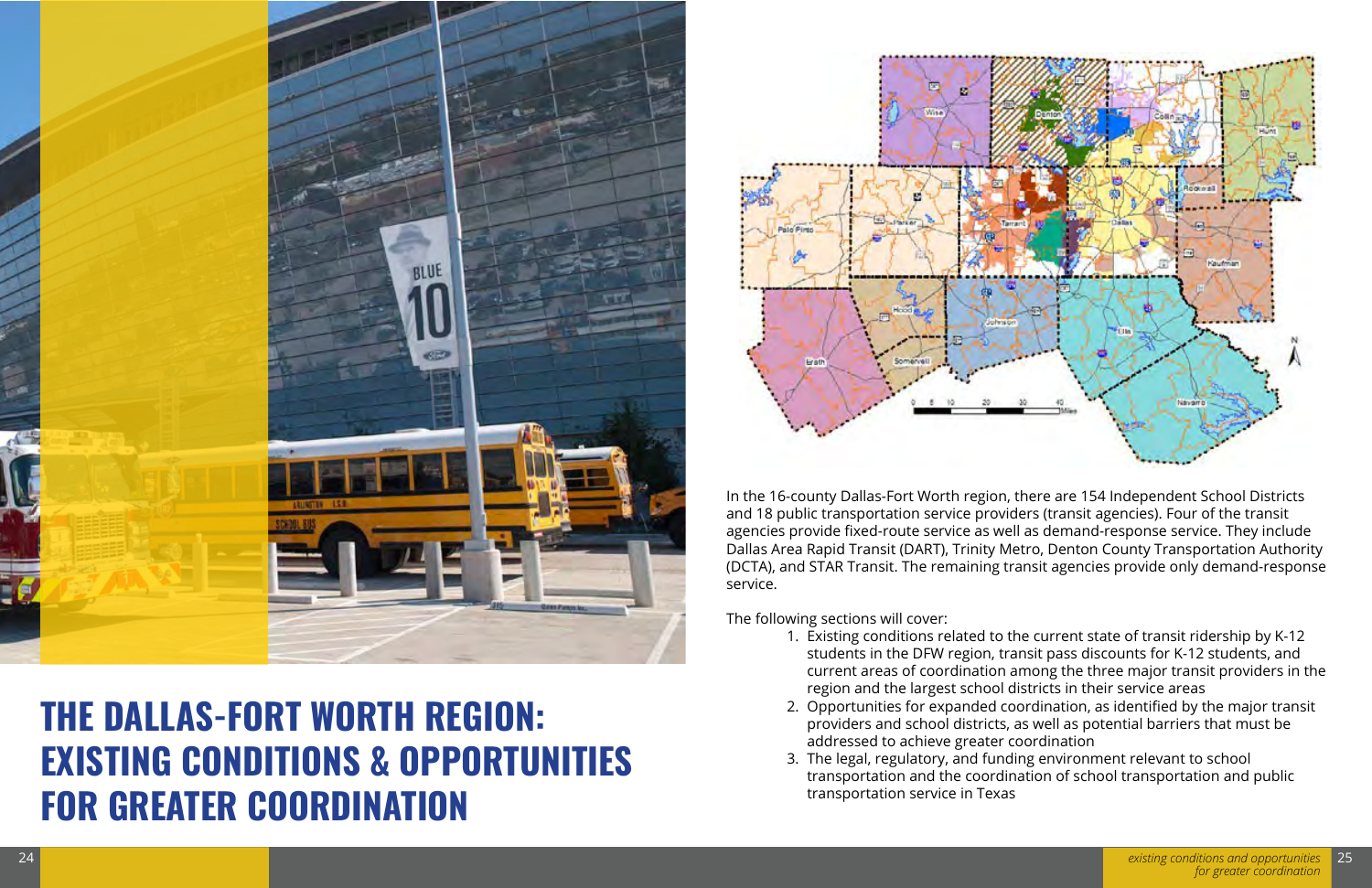

#### **Current State of K-12 Transit Ridership**

**Table 2 - K-12 Student Transit Ridership, by Transit Agencya**

|                                            | <b>DART</b> | <b>Trinity Metro</b> | <b>I</b> DCTA |
|--------------------------------------------|-------------|----------------------|---------------|
| │ % of Transit Riders Under Age 18         | $3.2\%$     | 2.1%                 | 0.3%          |
| % of Riders that are K-12 Students         | 3.1%        | $2.1\%$              | 0.2%          |
| Ⅰ % of Trips that are to/from K-12 Schools | 2.4%        | 1.5%                 | $0.2\%$       |

a Source: 2014 Regional On-Board Survey

The numbers of K-12 students riding transit in the DFW region, as shown in Table 2, is much lower among transit providers than other comparably-sized transit agencies across the U.S. In Minneapolis, the percent of riders under the age of 18 is 4 percent (Metro Transit, 2015); in Nashville it is 6 percent (Nashville MTA, n.d.); in Phoenix it is 13.5 percent (Valley Metro, n.d.); and in Los Angeles it is 9 percent (Metro, 2018). This indicates that there is room for greater coordination to increase transit ridership among K-12 students in the DFW region. These numbers reflect general trends and further research would be needed to determine the reasons for the variations in ridership among different programs across the country as compared to the DFW region.

#### **Discounted Transit Passes for K-12 Students**

School-age students are eligible for reduced-price passes with all three major transit agencies in the region. The discount is applicable year-round. Table 3 summarizes the student eligibility for discount passes and the reduced price of the passes for each of the three major transit agencies.

**Table 3 - Discounted Student Passes, by Transit Agency, in 2019**

|                                   | <b>DART</b> <sup>a</sup> | <b>Trinity Metro</b> | <b>DCTA</b>    |  |  |  |
|-----------------------------------|--------------------------|----------------------|----------------|--|--|--|
| Eligible Age Limits for Discount  | 5-18 years               | 5-19 years           | 5-18 years     |  |  |  |
| Required ID or Proof of Age       | High school ID           | None required        | High school ID |  |  |  |
| Price of Reduced Single-Ride Pass | \$1.25                   | \$1.00               | Not available  |  |  |  |
| Price of Reduced Monthly Pass     | \$48                     | \$40                 | \$24           |  |  |  |
| Price of Reduced Annual Pass      | Not available            | \$400                | \$240          |  |  |  |

a As part of DART's Higher Education Pass Programs, colleges and universities can purchase semester passes for as low as \$78 per student. The exact cost depends on whether passes are purchased for 100 percent of enrolled students or only those that wish to participate.

#### **Current Areas of Coordination**

The following areas of coordination were identified through interviews in December 2018 and January 2019 with the three major transit agencies in the DFW region (DART, Trinity Metro, and DCTA), and the largest school districts in their service areas (Dallas ISD, Fort Worth ISD, and Denton ISD).

#### **DALLAS**

Dallas ISD currently purchases one-day transit passes for homeless students and students that are difficult to serve with school bus routes. Most of the students that attend CityLab High School in downtown Dallas take transit to get to school. There is also a link on the school district's website for school campus staff to request DART passes. DART has a travel training education program for school-age students for how to use the transit system. Additionally, DART police coordinate with some of the high schools on security issues.

A recent series of meetings between Dallas ISD's operations and transportation staff and staff with DART's consumer programs explored 1) what DART could do to supplement Dallas ISD's transportation for students attending Early College programs at the community colleges, 2) the modification of transit routes or addition of stops to better serve students and schools, and 3) options for Dallas ISD to purchase more costeffective passes than one-day passes, such as the semester-long passes purchased by the colleges, and 4) software used for routing, fleet management, and other topics. While the frequency of conversations has been affected by the COVID-19 pandemic, recent conversations have occurred and future discussions regarding these options with intensive data analysis are planned.

#### **FORT WORTH**

Fort Worth ISD purchases transit passes for special education students to practice riding transit as part of their job training coursework, to learn how to use transit to get to work or other educational facilities. Trinity Metro also reported that there are some students that have to take a class across town as part of a special program, and that when it is not feasible for the district to send a school bus for the individual student, many of those students will take public transit to get to that one special program or class.

Fort Worth ISD reported that they had met with Trinity Metro a few times in the past; however, ongoing coordination had not been formalized. Past discussion included coordinating buses in the event of a disaster or emergency, transporting kids from one part of town to the other, and maybe sharing bus drivers.

Trinity Metro has also had recent conversations with a new Uplift Academy charter school that inquired about whether a transit route could be extended to serve their school. It was determined that it would not be cost-effective or efficient for transit service to be extended to the campus at this time.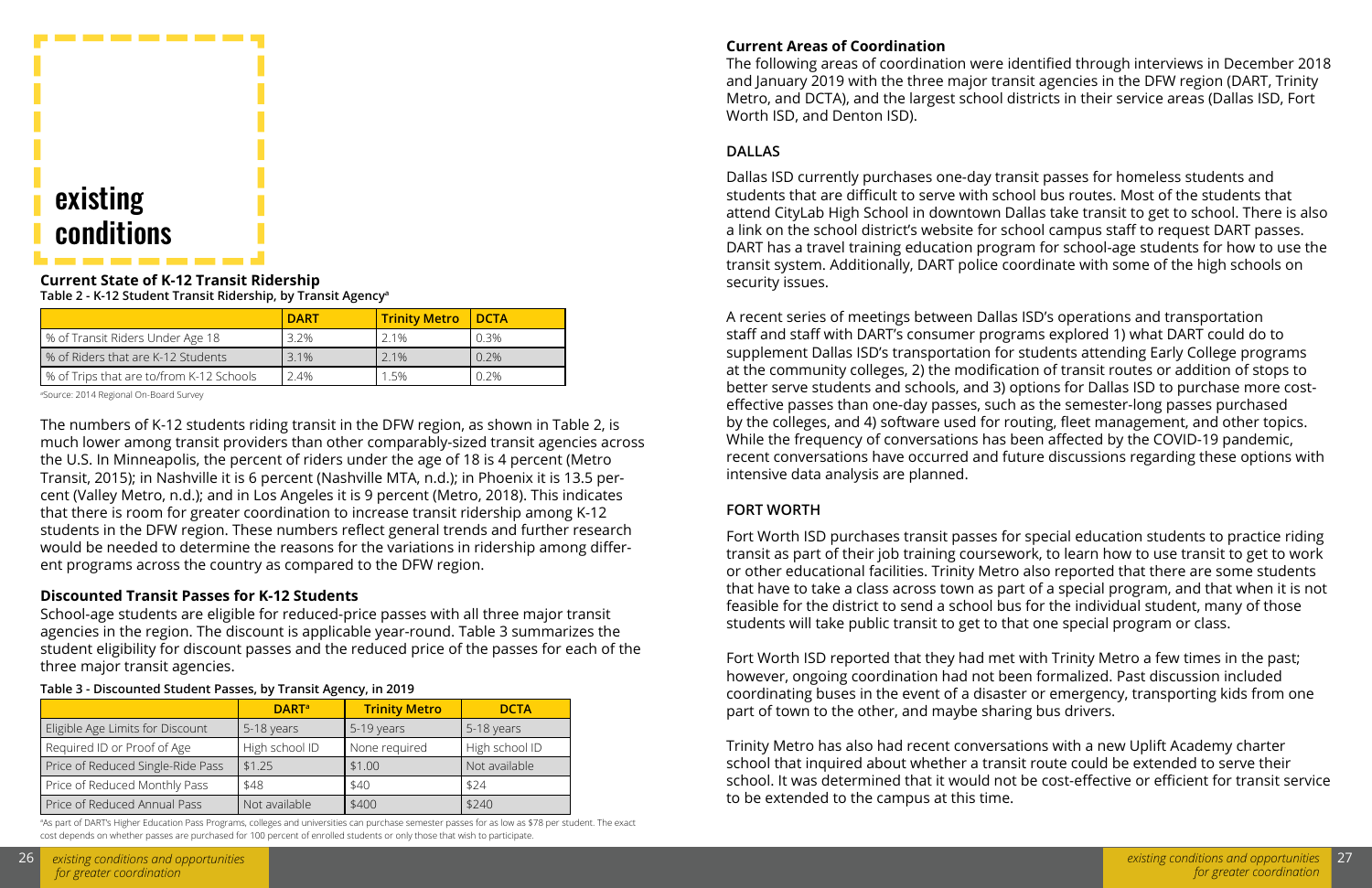

|  | ۰. |  |  |
|--|----|--|--|
|  |    |  |  |

Also as part of the interviews with the transit agencies and school districts, the agencies were asked to identify areas where they may be interested in greater coordination or future discussions. Those areas of interest for coordination are summarized in Table 4.

#### **Table 4 - Areas of Interest for Potential Coordination**

|                                                                                                                                   | <b>Dallas</b><br><b>ISD</b> | <b>DART</b> | <b>Fort Worth</b><br><b>ISD</b> | <b>Trinity</b><br><b>Metro</b> | <b>Denton</b><br><b>ISD</b> | <b>DCTA</b> |
|-----------------------------------------------------------------------------------------------------------------------------------|-----------------------------|-------------|---------------------------------|--------------------------------|-----------------------------|-------------|
| Information Sharing & Coordinated<br>Planning                                                                                     |                             |             |                                 |                                |                             |             |
| Sharing information about<br>when and where public transit<br>could meet certain student<br>transportation needs                  | $\boxtimes$                 | 冈           | 冈                               | 冈                              | 冈                           | X           |
| Coordinating the timing of school<br>arrival and dismissal bells with<br>transit schedules                                        | X                           | X           | X                               | X                              | $\Box$                      | X           |
| Getting school district input on<br>general fixed-route schedules<br>or operating hours of service<br>(QUESTION FOR TRANSIT ONLY) | $\Box$                      | X           | $\Box$                          | 冈                              | $\Box$                      | X           |
| Joint siting of transit stops on or<br>near school grounds                                                                        | $\Box$                      | X           | X                               | X                              | X                           | X           |
| Locating new schools, particularly<br>high schools or choice/magnet<br>schools or programs, along major<br>transit routes         | $\boxtimes$                 | ⊠           | X                               | X                              | X                           | 区           |
| Other: Emergency/Disaster<br>Preparedness                                                                                         | $\Box$                      | $\Box$      | X                               | $\Box$                         | X                           | $\Box$      |

#### **DENTON**

There has only been one partnership between DCTA and Denton ISD, which has since ended. It involved an agreement between the school district and the City of Denton to pay most of the costs of reduced transit passes for students at Ryan High School that would otherwise have to walk to school along the roadway fronting the school. The partnership came to fruition because the road lacked sidewalks, and several high school students had been struck by cars on their way to school. The partnership ended once the construction of the sidewalks was complete. Only about 15-20 students took advantage of the reduced-price passes and it was speculated that, even though it was a very inexpensive fee to get a pass, even that fee was too much for some students.

DCTA works with all area schools to coordinate field trips that utilize transit, and reported having a relationship with various Denton ISD high schools to offer discounted passes for students who do not qualify for school bus service. Additionally, DCTA's Mobility Specialist works with schools in Denton ISD and Lewisville ISD to conduct travel training and educate students and their families on how to ride public transit through a variety of tabletop events, presentations, and by providing transit-related materials as needed.

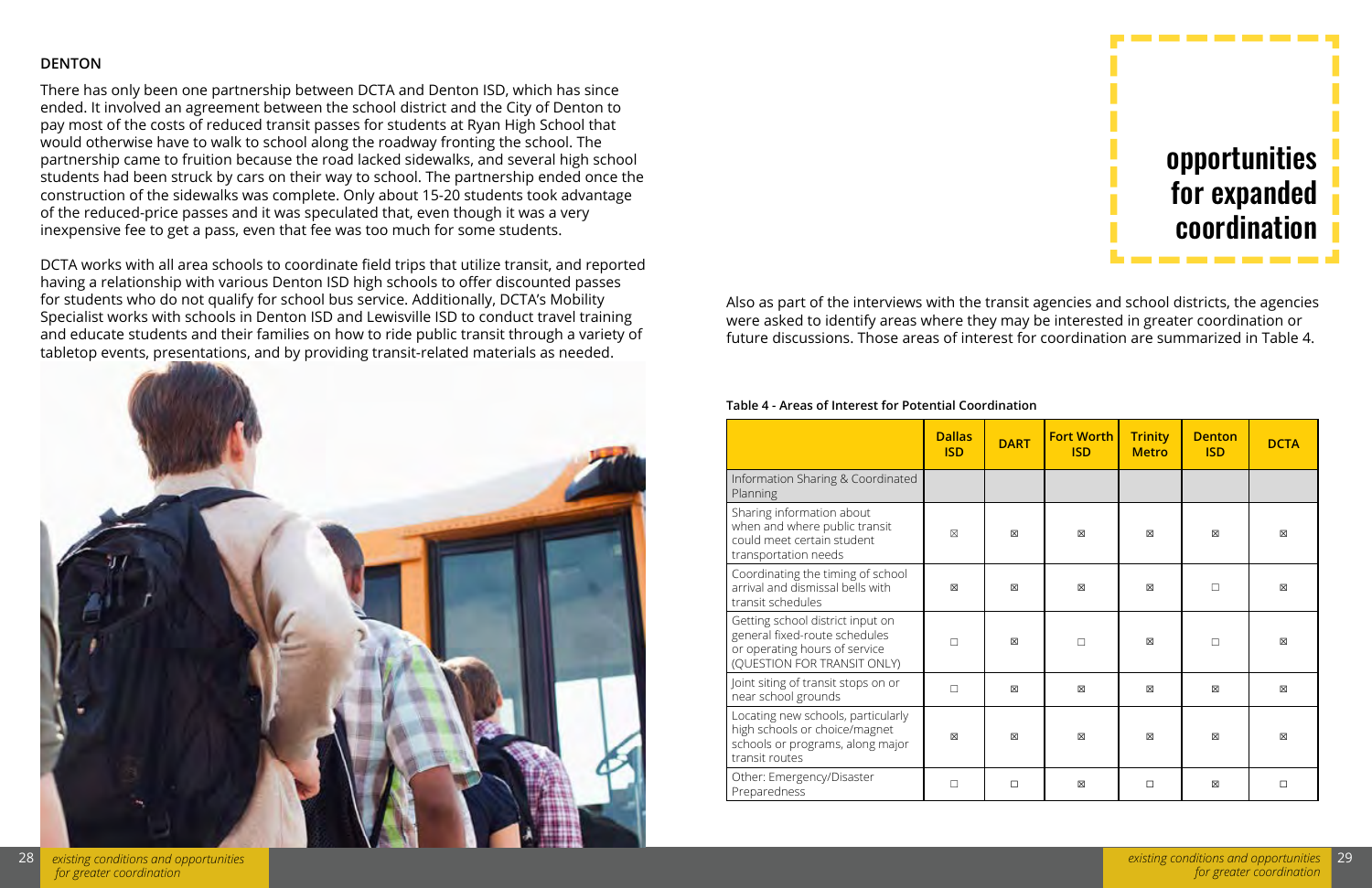|                                                                                                                                                                                                                                                    | <b>Dallas</b><br><b>ISD</b> | <b>DART</b> | <b>Fort Worth</b><br><b>ISD</b> | <b>Trinity</b><br><b>Metro</b> | <b>Denton</b><br><b>ISD</b> | <b>DCTA</b> |
|----------------------------------------------------------------------------------------------------------------------------------------------------------------------------------------------------------------------------------------------------|-----------------------------|-------------|---------------------------------|--------------------------------|-----------------------------|-------------|
| <b>Transit Pass Programs</b>                                                                                                                                                                                                                       |                             |             |                                 |                                |                             |             |
| Using the public transit system to<br>transport certain students (e.g.,<br>high school students, students in<br>Early College programs, students<br>along hazardous routes, homeless<br>students) by purchasing and<br>distributing transit passes | X                           | 冈           | $\Box$                          | X                              | 冈                           | X           |
| Cost sharing between the school<br>district and transit agency to offer<br>free passes to students                                                                                                                                                 | X                           | $\Box$      | X                               | X                              | $\Box$                      | X           |
| Joint Procurement                                                                                                                                                                                                                                  |                             |             |                                 |                                |                             |             |
| Buses with common specifications<br>(e.g., special needs/paratransit<br>vehicles)                                                                                                                                                                  | $\Box$                      | $\Box$      | $\Box$                          | $\Box$                         | $\Box$                      | $\Box$      |
| Maintenance parts for vehicles,<br>fuel, or other supplies                                                                                                                                                                                         | $\Box$                      | $\Box$      | $\Box$                          | $\Box$                         | $\Box$                      | X           |
| Joint maintenance contractor                                                                                                                                                                                                                       | $\boxtimes$                 | $\Box$      | $\Box$                          | $\Box$                         | $\Box$                      | 冈           |
| Driver training or background<br>checks                                                                                                                                                                                                            | X                           | $\Box$      | X                               | ⊠                              | $\Box$                      | ⊠           |
| Insurance                                                                                                                                                                                                                                          | $\Box$                      | $\Box$      | X                               | $\Box$                         | $\Box$                      | $\Box$      |
| Joint Use of Facilities                                                                                                                                                                                                                            |                             |             |                                 |                                |                             |             |
| Joint use of maintenance facilities<br>(service centers) or vehicle storage<br>facilities (bus barns)                                                                                                                                              | $\boxtimes$                 | $\Box$      | X                               | X                              | X                           | 冈           |
| Leasing/renting out school buses<br>and drivers when they are not<br>being used for their primary<br>purpose                                                                                                                                       | □                           | $\Box$      | X                               | $\Box$                         | X                           | 冈           |
| Sharing special needs/paratransit<br>vehicles                                                                                                                                                                                                      | $\Box$                      | $\Box$      | □                               | $\Box$                         | $\Box$                      | $\Box$      |

All of the transit agencies and school districts were open to 1) future conversations about sharing information on when and where public transit could meet certain student transportation needs; 2) locating new schools, particularly high schools or choice/magnet schools or programs, along major transit routes; and 3) transit pass programs.

Below are additional comments obtained from the transit agencies and the school districts during interviews and requests for comment about the potential areas of interest.

#### **DALLAS**

Dallas ISD:

• Coordination: Identifying where there are transit routes that could easily get students from home to school, or from school to Early College programs at

• Transit Passes: Potentially purchasing passes for students that are difficult to serve with yellow bus service, that would have shorter travel times on public transit that on school buses, and for students that attend Early College

• Cost Sharing of Transit Passes: Negotiating a reduced rate for passes, similar to the semester passes that the colleges purchase, without having the buy them for 100 percent of students at a school, though Dallas ISD may be willing to purchase passes for 100 percent of students in a program. It needs

- the DCCCD campuses.
- programs at the DCCCD campuses.
- to be a win-win for DART and Dallas ISD.
- facilities for their pilot electric buses.

• Joint Use of Facilities: Dallas ISD is considering piloting the use of electric buses. Since DART has also begun using some electric buses, DISD may be interested in discussing the joint use of maintenance or vehicle storage

#### **FORT WORTH**

Trinity Metro:

• Coordination: Sharing information about where high school students are

• Coordination: Coordination on potential sites for new schools or new choice/ magnet programs (before the location has been finalized), if the school district would be interested in public transit as an option for getting students

• Coordination: Discussing ways to manage school traffic in areas that block the through-movement of transit vehicles, or where transit vehicles are

• Driver Training: Trinity Metro making their forth-coming on-site CDL

- going and when.
- to that new school or program.
- blocking school traffic.
- certification available to the school districts.
- drivers often provides insufficient wages.
- 

• Joint Procurement for Driver Training: Texas would need to relax testing requirements. Trinity Metro can only test individuals who plan to work for Trinity Metro. Other states allow third party testers to test those outside their organization, which would help school districts during testing backlog times such as during school startup. Additional savings could be achieved if school bus drivers could work in other roles (food service, custodial, etc.) between driving shifts. This would also help reduce bus driver turnover (which also increases the demand for testing), since the current low number of hours for

• Joint Use of Facilities: Trinity Metro's bus storage facilities are nearly overcapacity. If the agency continues to expand its services, they will need another satellite facility in the next 5-10 years to reduce the number of miles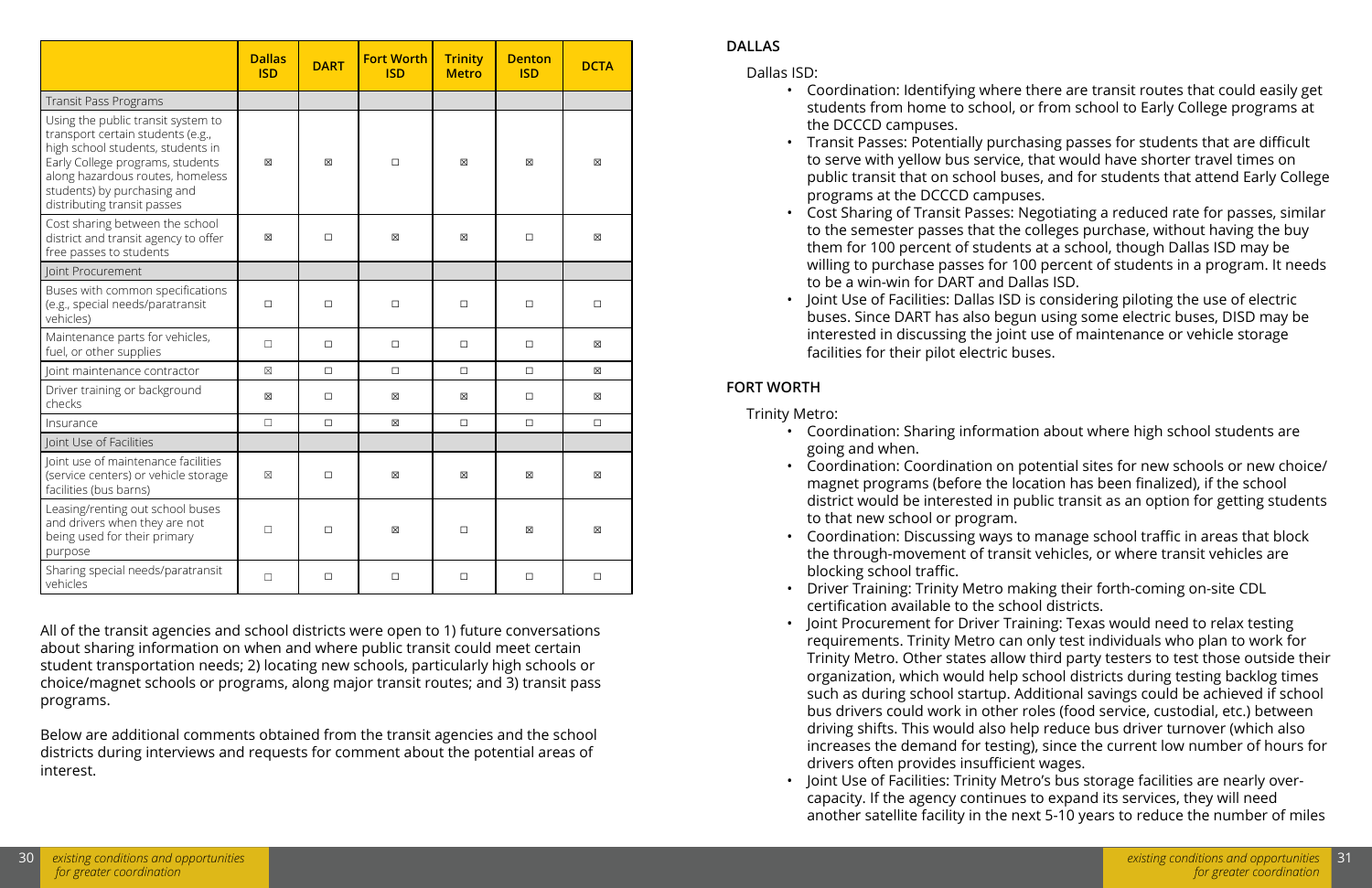when the bus is empty (dead-head miles). If the ISD has the same need, Trinity Metro would be interested in potentially partnering.

#### Fort Worth ISD:

- Coordination: Coordinating the use of buses in the event of an emergency situation (emergency preparedness).
- Transit Passes: Purchasing passes for field trips
- Supporting each other on days/times when their services are stretched. For example, the school district's heavy season is football season when they may need buses at the same time they are picking up students from schools. Friday evenings may be times when the transit agency has availability of staff, and during football season the school district has demands across the city. In this situation, the transit agency may be able to help with trips that have to occur during the time that the district is picking up or dropping off students. (FWISD's Herman Clark Stadium, for example, is next to the Tarrant County College South Campus, and Farrington Field is next to the West 7th district).
- Joint Use of Facilities: Fort Worth ISD is currently too limited on bus storage space to offer it to Trinity Metro. They may be interested in renting space from Trinity Metro if they had space available.

#### **DENTON**

DCTA:

- Coordination on New School Locations: How does DCTA get into conversations on school siting?
- Travel Training: Is there a grant opportunity for travel training or campaign to go around to schools in the region—to share between the transit agencies?

#### Denton ISD:

- Coordination: Identifying routes and stops that could be used to transport some of the students currently living on what are considered hazardous routes. These are routes where students living within two miles of school must walk through a hazardous condition to get to school, such as across an uncontrolled major arterial or railroad tracks, or along or across a freeway.
- Transit Passes: Purchasing transit passes for students currently transported on hazardous routes, that have public transit connections available to get to school.
- Employment opportunities for Denton ISD's bus drivers during the summer, Christmas, and/or spring break.



Barriers and issues to expanded coordination were identified by each of the agencies as part of the interviews. They are summarized below and would need to be addressed as part of future coordination discussions. Common barriers include staff time and availability for coordination, managing student transit behavior on transit buses, timing of the transit routes relative to school bell times, student safety (or parent perception of student safety), and requirements for bus drivers (whether background checks and drug screening are as rigorous as transit agencies as they are at school districts).

#### **DALLAS**

DART:

• Peaking problems, FTA school bus regulations, security issues (need for

- police), and peak demand bus costs.
- price further.

• DART already provides a 50 percent discount on transit passes for K-12 students. Regarding cost sharing, it would be difficult for DART to reduce the

Dallas ISD:

• Changing entrenched processes and practices that currently do not foster coordination at large organizations such as Dallas ISD and DART. • The school district has stated that they would still keep all of their bus routes and service even if they did buy more students transit passes—that buying transit passes for students would be used to supplement existing bus routes. However, this scheme would only increase their overall student transportation costs. Because Dallas ISD would still be sending out the same number of buses, a barrier would be the cost-benefit analysis of purchasing passes. Dallas ISD would need the passes at a lower rate, but DART may not be able to sell them at a lower rate. Any partnership to purchase transit passes for students on a larger scale would need to result in reduced transportation costs for the school district; otherwise, there is less of an

- 
- incentive for the school district to coordinate.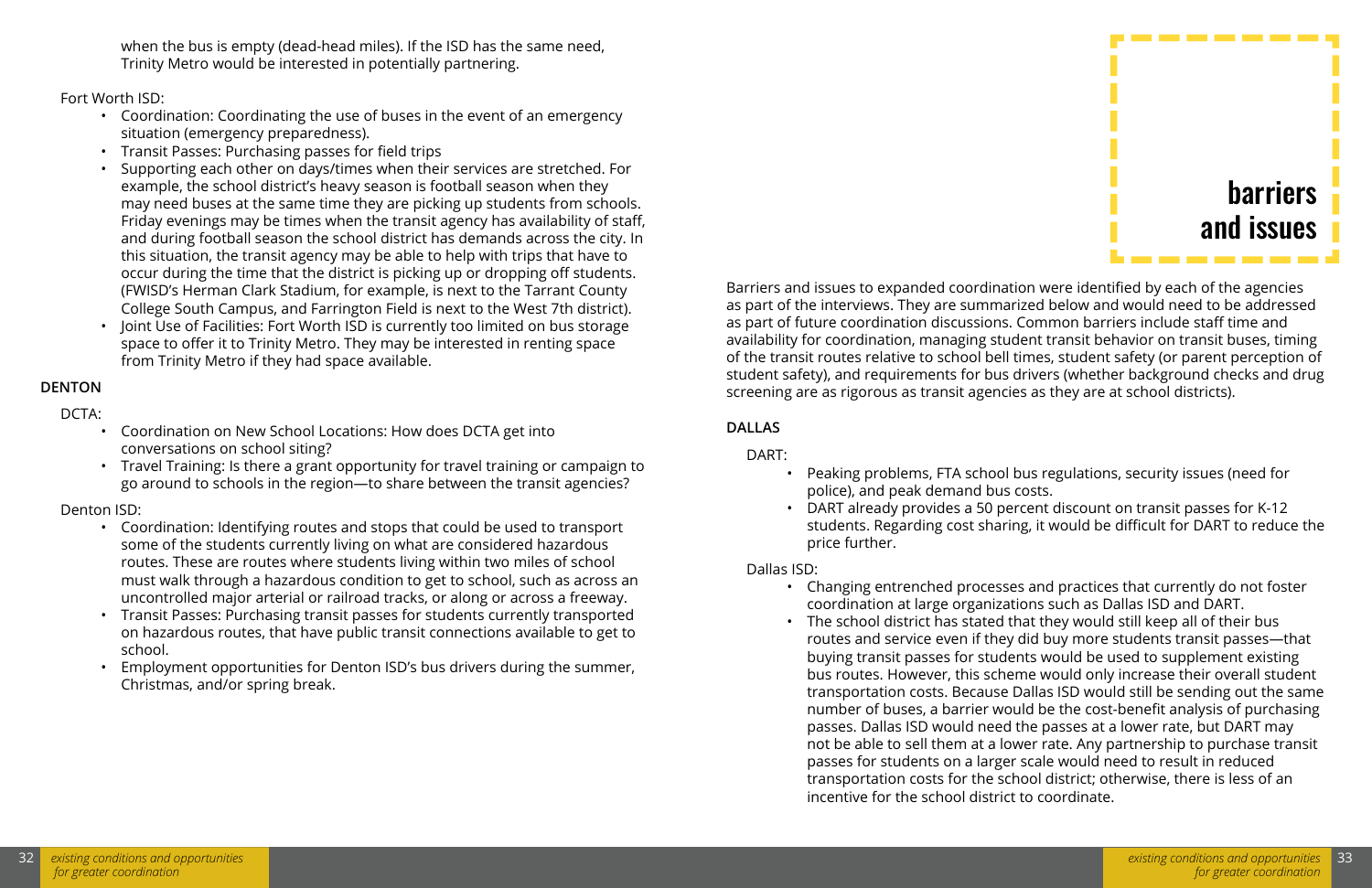- Politics: every stakeholder and agency has a different political hold-up.
- Safety of students riding DART. However, this could be addressed with a marketing campaign with DART. Dallas ISD would develop a campaign around riding DART for the next school year if they do decide to purchase more passes.

#### **FORT WORTH**

Trinity Metro:

- Transit Pass Programs: How to deal with unruly students.
- Driver Training: It could be difficult to coordinate driver training if there are differences between what transit bus drivers and school bus drivers must learn.
- What are the training differences? Trinity Metro has to train drivers on fareboxes, etc. They conduct criminal background checks for drivers, and conduct drug testing before drivers are hired and then at random. There could also be complications because any changes would also need to be approved by the driver's union. Depending on whether the ISD operators are under the same restrictions, they would probably say no.

#### Fort Worth ISD:

- The agencies have different missions and different clientele.
- Coordinating transit schedules with school bell schedules: Coordination of schedules would be difficult. All the students have to be at a certain place at a certain time.
- Staff availability or reluctance to coordinate. The agency would need to see coordination as worthwhile enough to dedicate the staff time and make it a priority, as both agencies already have many needs and many challenges.

#### **DENTON**

DCTA:

- Staff availability for coordination.
- Overlapping jurisdictional and school district boundaries, and all their associated differences, is a burden to coordination.
- Student safety: parent fear factor and perception.
- Difficulty finding the right person at the school district for different things, and staff turnover at the school district.
- Lack of sidewalks on and around school campuses.

#### Denton ISD:

- Timing of the routes and school start times.
- Are background checks and drug testing requirements as stringent for DCTA as they are the ISD? That could be a hang-up.
- Trust issues between the school districts and transit authorities because they both complete for drivers with CDLs.

#### **ADDITIONAL BARRIERS AND ISSUES IDENTIFIED THROUGH A LITERATURE REVIEW**

Any exhaustive literature review was conducted to identify any additional barriers that agencies may face as they look to increase their coordination. The barriers have been summarized below by the type of coordination they are associated with.

#### Coordination:

• Reluctance on the part of potential coordination partners to devote time and

resources to planning and implementation.

#### Transit Pass Programs:

• Parental safety concerns about mixing students and the general populations. The safety of school buses is of principal concern among both parents and school administrators and allowing strangers on a school bus with children can defeat these efforts. However, others argue that, while separating younger children from the general population is a good idea, in junior high and high school students do not need the same protection because teenagers are more capable of determining if an adult is acting inappropriately. Since school-age children and adults co-mingle daily on public transportation with few, if any, incidents, it is less likely that problems would occur. Future discussions between school districts and transit agencies will need to explore these concerns and decide what is most appropriate for

• Student behavioral issues. Unlike with school buses and drivers, there is not an established procedure for managing student behavioral issues and safety

• Safety standards of public transit buses vs. school buses. The excellent safety record for yellow school buses transporting children is well known and often cited. For example, the Transportation Research Board Special Report 269 found that school buses represent 25 percent of the miles traveled by students but account for less than four percent of the injuries and two percent of the fatalities. However, researchers have found no recognizable differences between pupil fatality rates on transit buses and school buses or crash rates, and both have excellent safety records (Kostyniuk, 2003). Although school buses have more safety measures, public buses usually have greater vehicle weight and structural integrity and are better able to manage

- the community.
- issues on public transit buses.
- disabled passengers.
- 
- public transit bus or vehicle.

• Sidewalks and safe street crossings: The need for safe street crossings at or near transit stops (students will have to cross the street to/from the transit stop once a day) and sidewalks connecting to school buildings.

• Insurance and liability standards are different for school buses and public transit. School districts are liable for the safety of the student from the moment the board a school bus, which can be difficult to convert onto a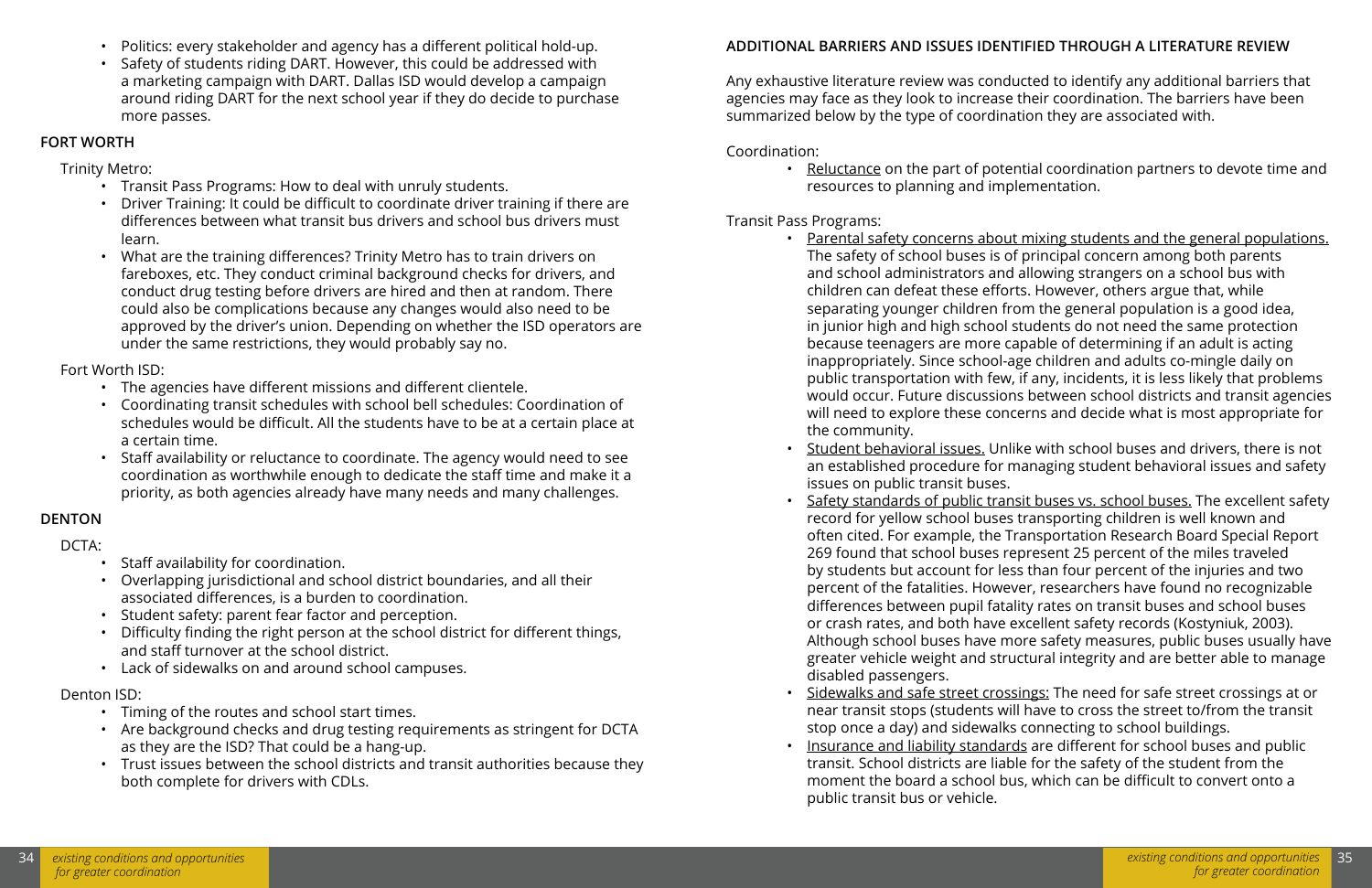#### Driver Training:

• Differing driver qualifications and training standards for public transit and school bus drivers. Minimum qualifications and ongoing training requirements for school bus and public transit drivers are similar. Drivers must have a commercial driver's license and undergo a background check; some states also require school bus drivers to be fingerprinted. Safety training qualifications differ, however. In Kentucky, for instance, school bus drivers must be trained in first aid and student management techniques, special education transportation, and incident and emergency preparedness procedures. Training for mass transit drivers typically consists of safe vehicle operation, defensive driving, hazard recognition and emergency procedures, but does not address passenger safety (Farber, 2008).

Coordination of Other Management and Administrative Activities:

• Complications with reorganizing labor agreements. Labor arrangements with drivers, mechanics, and other staff include collective agreements governing work rules, hours, and wages. Integration of school bus and public transit services may be limited to certain work rules and the existing collective agreement for employees (TCRP, 1999).

Joint Use of Vehicles:

Legal considerations: Labor arrangements. Labor agreements between school districts and unions for drivers, mechanics and other staff could affect a school district's ability to use buses for transporting disadvantaged populations. Reorganizing the workforce between tasks—such as driving students in the morning, adults during mid-day, and students again in the afternoon—could create issues such as seniority rights for existing employees and affect training, licensing and compensation arrangements. Nevertheless, most states that allow school bus use to transport others require groups that use a bus to reimburse the school district for all costs,

- Bus safety and comfort. Both federal and state laws govern school bus safety standards. The measures taken to keep children safe in case of an accident (i.e., tightly spaced compartmentalized seating) make the buses difficult to maneuver and uncomfortable for adults and difficult, if not impossible, for certain disabled people to sit in them. (Andrle et al., 2003). School buses also lack other features that make transit buses comfortable for adults, such as larger seats, aisles, doors, and ceilings.
- Americans with Disabilities Act (ADA) standards for public transit vehicles. ADA ensures equal access to public transportation for people with disabilities and requires all "new, used or remanufactured buses and vans" to be equipped so people with disabilities can use public transit. School buses are not subject to these same requirements. While some school buses are equipped with wheel chair lifts and restraints, the majority are not; and even those school buses with wheelchair lifts installed usually do not meet access standards required for public transit. These constraints make it challenging and problematic for school buses to transport adults, particularly the elderly and disabled.
- The need to disguise school buses for non-pupil use. Many states require that, when a school bus is not transporting students, the "SCHOOL BUS" signs be covered, and the pedestrian arm and flashing signals disabled. Although these restrictions seem simple, they can make it more difficult to sue a school bus for non-pupil purposes. (Farber, 2008).
- including the driver's salary. (Farber, 2008).
- public transit bus or vehicle.



• Insurance and liability. Standards are different for school buses and public transit. School districts are liable for the safety of the student from the moment the board a school bus, which can be difficult to convert onto a

 *for greater coordination*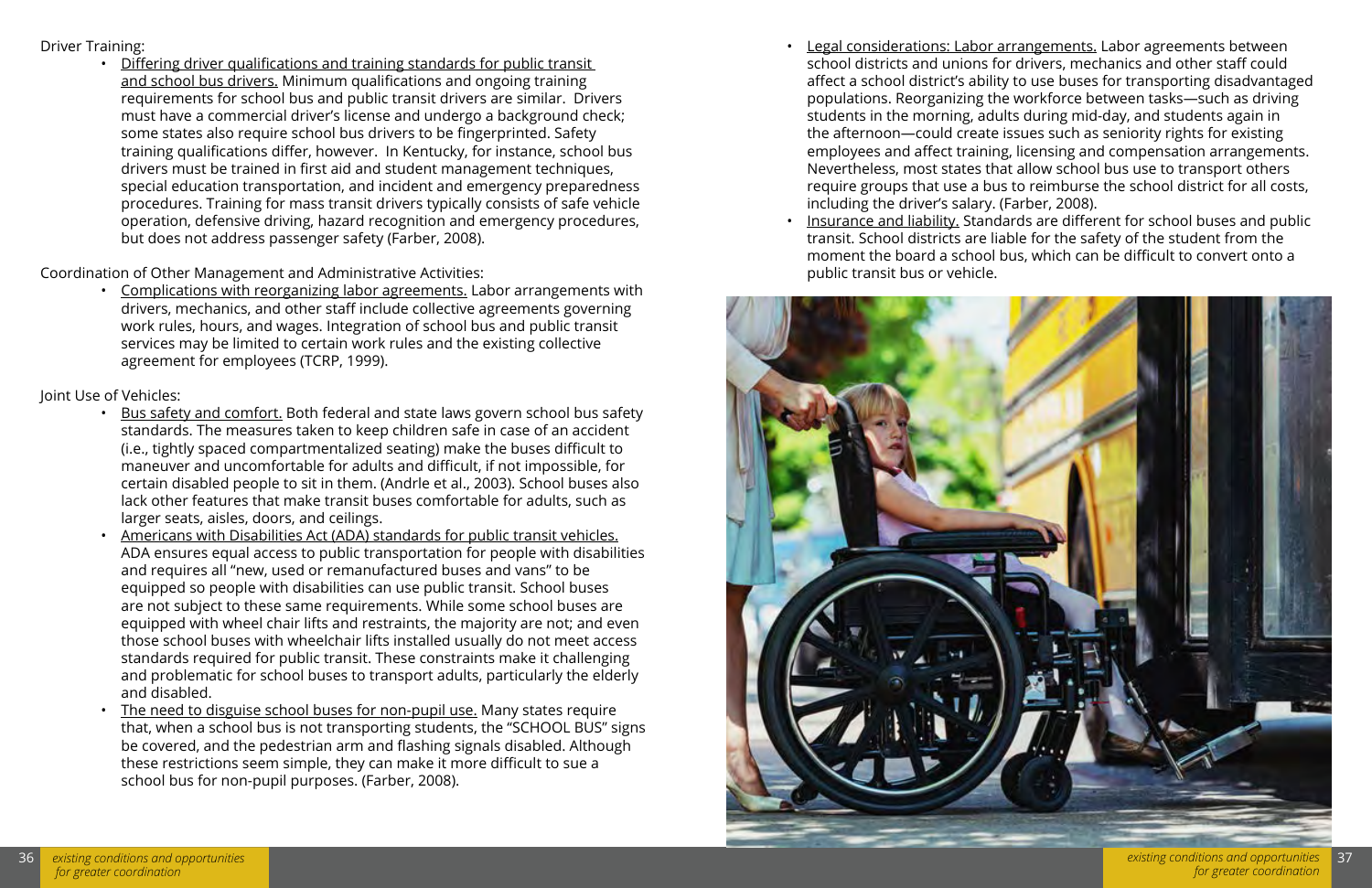

--------

The below discussion summarizes some of the laws, regulations, and requirements governing state funding for student transportation and federal funding for public transit. The legal, regulatory, and funding environment plays a significant role in what type of coordination activities school districts and public transit agencies might pursue.

#### **REGULATIONS FOR SCHOOL DISTRICTS CONTRACTING WITH PUBLIC TRANSIT AGENCIES**

A school district may contract with a mass transit authority for all or any part of a district's school transportation if the authority: (TEC Sec. 34.008)

- 1) Requires its school bus drivers to have the qualifications required by and to be certified in accordance with standards established by the Department of Public Safety; and
- 2) Uses only those mass transit authority buses in transporting 15 or more public school students that meet or exceed safety standards for school buses established under Section 34.002.

A mass transit authority contracting for daily transportation of students to or from school shall conduct the following education programs, in a manner approved by the district school board:

- 1) A program to inform the public that public school students will be riding on the authority's or company's buses;
- 2) A program to educate the drivers of the buses to be used of the special needs and problems of public school students riding on the buses; and
- 3) A program to educate public school students on bus riding safety and any special considerations arising from the use of the authority's buses.

#### **STATE FUNDING FOR BUS PASSES FOR STUDENT TRANSPORTATION**

With approval from the Texas Education Agency (TEA), a school district may establish a program to provide bus passes or cards for another transportation system to certain students and receive TEA reimbursement for those passes or cards. The students must be ones who are eligible to use the district's regular transportation system but for whom the regular system is not a feasible method for providing transportation (TEC, §42.155(l)). To be eligible for reimbursement, students must meet the eligibility requirements and the bus passes or cards must be used only for transportation that meets eligibility requirements described below. To establish a program, a district must submit a letter and application to the TEA by July 15 before the first school year the district plans to operate the program.

The following types of bus passes and bus cards are the only types eligible for reimbursement:

- Daily bus pass
- Weekly or seven-day bus pass
- Monthly or 30-day bus pass
- period longer than one month)

• Bus card (a card that is electronically loaded with a specific amount of funds or a specific number of rides) (cannot be loaded with funds for riders for a

A student ID card purchased from the transit authority by the district or a student is not eligible for reimbursement (TEA School Transportation Allotment Handbook, 2017).

#### **STUDENT TRANSPORTATION ELIGIBILITY FOR STATE FUNDING**

The following types of services are eligible to be reported to the state for funding: • Regular Route Services: The transportation of regular-program students to and from school, and transportation during the school day to attend required academic courses that are not offered at the students' campus of attendance. Regular-program students include those that live two or more miles from their campus of regular attendance, students who live in a hazardous traffic or high risk of violence area within two miles of the students' campus, or students that are homeless or in foster care. • Special Route Services: The transportation of special-program students. • Career and Technical Education (CTE) Route Services: The transportation of regular- or special-program students during the school day to attend a TEA-approved CTE course that is not available at the students' campus of attendance, and that make up only a part of the students' instructional day.

- 
- 
- 

Transportation that is ineligible includes transportation to federal Head Start programs, summer school transportation, and transportation to or from non-academic schoolrelated activities (extra- or co-cocurricular events or field trips).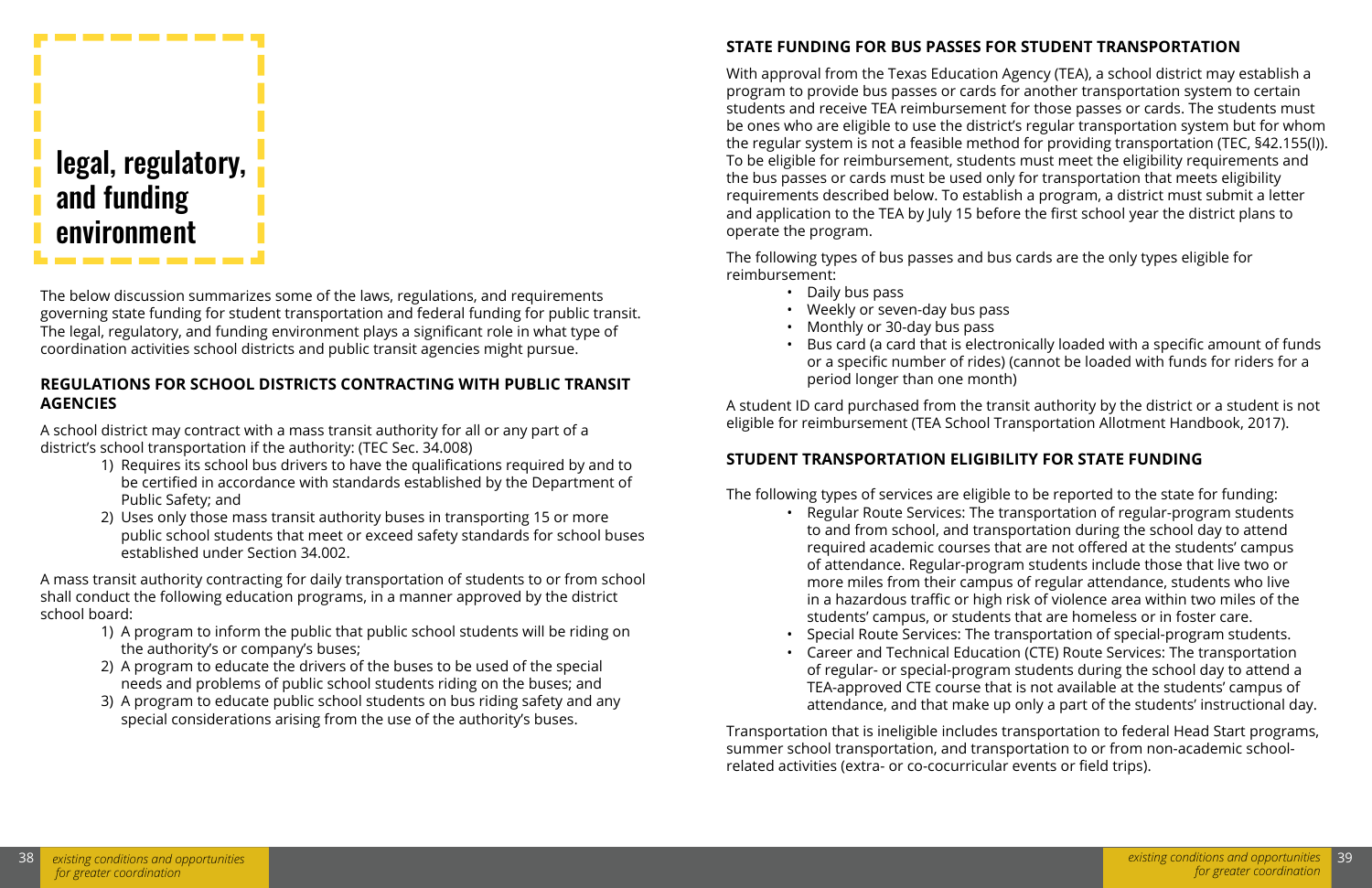## **CONCLUSION AND RECOMMENDATIONS**

#### **FEDERAL TRANSIT ADMINISTRATION (FTA) REGULATIONS REGARDING SCHOOL TRANSPORTATION**

Regarding the use of transit vehicles for school transportation, the Federal Transit Administration (FTA) may not provide financial assistance to transit agencies unless they have entered into a written agreement that they "will not engage in school bus operations exclusively for the transportation of students and school personnel in competition with private school bus operators" (49 CFR part 605.14).

The FTA regulations exempts "tripper service" from the prohibition against school bus operations. Tripper service is "regularly scheduled mass transportation service which is open to the public, and which is designed or modified to accommodate the needs of school students and personnel, using various fare collections or subsidy systems." Through administrative decisions over the years, FTA broadened its interpretation of its tripper service definition to allow transit agencies to make minor modifications to its route paths within the vicinity of schools (typically up to a few blocks, to stops located at or in close proximity to the schools), and frequency of service (e.g., increasing the frequency that buses arrive in the period before school starts and after school ends to accommodate the increased demand).

#### **BUS DRIVER AND BUS SAFETY REQUIREMENTS**

Requirements for bus drivers and bus safety standards can be found in Appendix B.



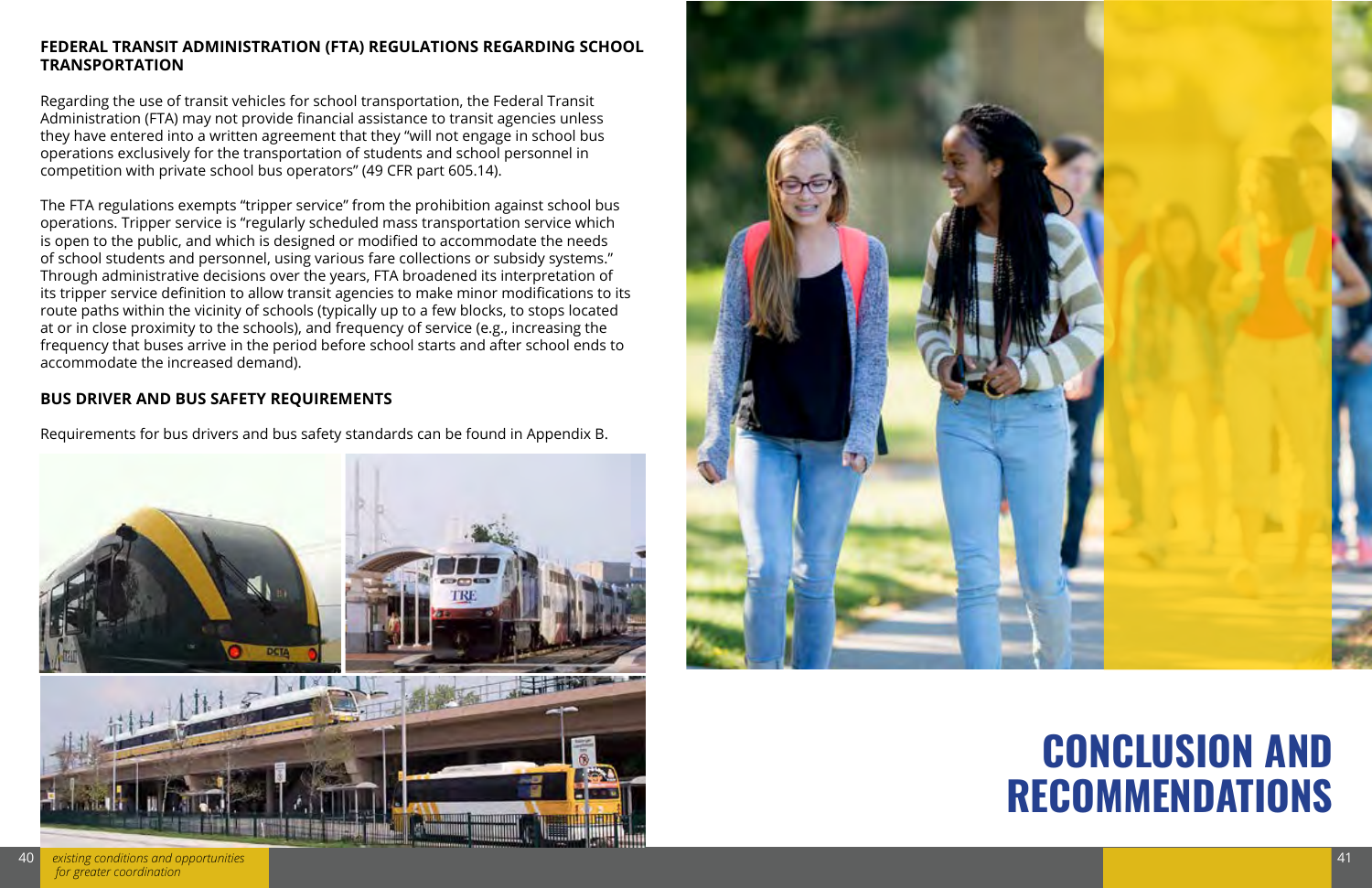### next steps

--------

High Schools to El Centro College; North Dallas High School to Brookhaven College; Kimball and Sunset High Schools to Mountain View College). • Start out with two high schools with good transit access to the school and good coverage of the attendance zone (e.g., North Dallas High School, Skyline

• Purchase passes for students that attend citywide choice programs, with good transit connections between their home/neighborhood school and the choice school (e.g., Woodrow Wilson HS and Mockingbird Elementary to Ewell

- High School, etc.).
- Townview Center; Conrad HS to Ewell Townview Center).

Potential barriers or issues that would need to be addressed as part of this pilot program include:

> • Funding: Evaluate existing resources. Consider an agency partnership—for example, the transit agency discounting their student passes further if the

• Schedules: Coordinate school bell schedules and transit schedules and ensure there are easy transfers between bus routes students will likely use.

- school district agrees to purchase more passes.
- Consider increasing the frequency of buses if necessary.
- 



• Education: Educate students on how to use the transit system and provide marketing materials showing which routes students can use to get to the school. Promote positive perceptions of using the transit system for school travel by working with the media and developing a marketing campaign for the schools, school district, and transit agency to use. Conduct joint strategic planning to minimize or offset the impacts to transit routes and schedules, which must serve multiple customer groups with a sufficient level of service.

Coordination of public transportation and school transportation occurs when there is clear benefit to both parties (i.e., each coordinating agency either saved money or gains revenue), managers are willing to work together to solve problems. Improving the coordination of school transportation and public transportation services has the potential to result in efficiencies in the provision of transportation services, reduce the amount that school districts spend on student transportation, increase the number of riders on public transit buses, and provide students with additional means for getting to school and participating in after-school and other academic opportunities. It can result in students that are more equipped to enter the workforce, improved air quality around schools, and additional revenue sources for school districts and transit agencies.

This report has outlined some of the ways school districts and transit agencies in the DFW region, and across the country, can coordinate to achieve these benefits.

#### **NEXT STEPS**

Below are recommendations for next steps that the school districts and transit agencies interviewed as part of this study, as well as NCTCOG, might take to advance the coordination efforts and areas of interest identified previously.

#### **DALLAS**

Dallas ISD is not yet ready to buy students transit passes in lieu of sending out a school bus. Additional analysis needs to be done of the relative cost of sending out a bus to pick up students compared to the cost of purchasing those same students transit passes, and at what point purchasing transit passes would be more cost-effective. It is recommended that Dallas ISD and DART consider initiating a pilot program to test out the benefits and cost-effectiveness of purchasing transit passes rather than running a bus route.

Potential options for the pilot program include:

• Purchase passes for students that attend charter schools or Early College programs at the community college campuses, where there are good transit connections between the home school and the high school (e.g., Conrad High School to Richland College; Adamson, Pinkston, Roosevelt, and Madison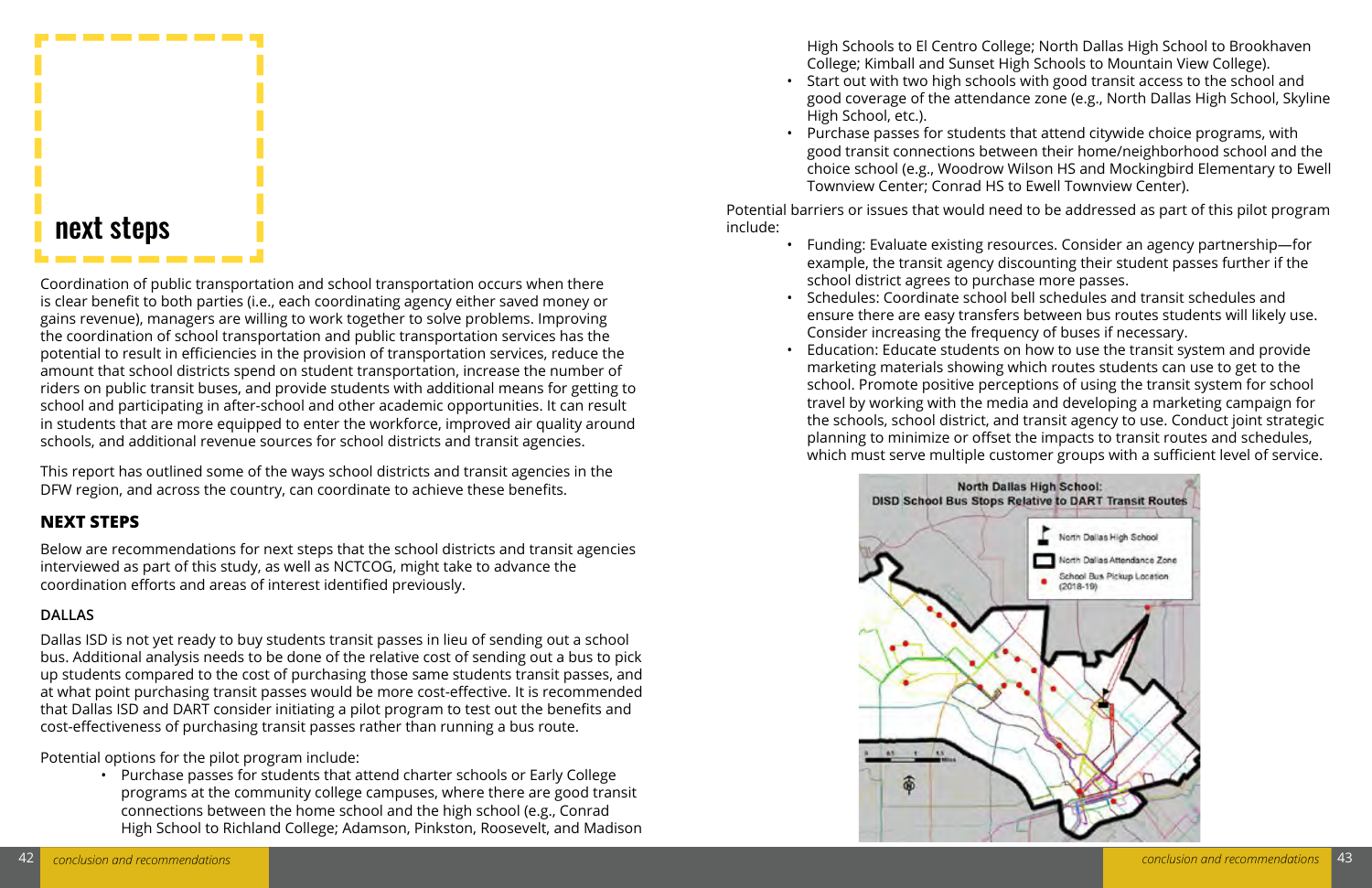### **REFERENCES**

#### **FORT WORTH**

It is recommended that Trinity Metro and Fort Worth ISD begin meeting on a quarterly or semi-annual basis. Potential topics of discussion might include:

- Mapping which transit routes connect to high schools and city-wide magnet programs.
- Purchasing transit passes for field trips: One easy way the district can make public transit available as an option for field trips is by posting a Trinity Metro pass request form and submittal information on the district's transportation website. A good example of this can be found on Dallas ISD's Transportation Services website:<https://www.dallasisd.org/Page/54265>
- Consider conducting a pilot program to test out the use of use of public transit for transporting students in lieu of yellow school buses. Potential options for the pilot program might include (see Barriers under Dallas, above):
	- Start out by purchasing passes for students that attend Early College programs at the Tarrant County College campuses, where there are good transit connections between the home school and the high school (e.g., between Wyatt High School or Paschal High School and the TCC South Campus, or between many of the high schools and the TCC Trinity River Campus).
	- Start out with two high schools with good transit access to the school and good coverage of the attendance zone (e.g., Wyatt High School, Dunbar High School)
	- Start out by purchasing passes for students that attend citywide choice programs, with good transit connections between their home/ neighborhood school and the choice school.
- Coordinate on the location of any future new choice/magnet programs for high schoolers and on the location of future high schools—*before* the locations have been finalized.

#### **DENTON**

Begin hosting a series of quarterly or semi-annual coordination meetings between Denton ISD and DCTA. The reward for DCTA of allocating limited staff availability could be significant increases in ridership on some routes.

Denton ISD is interested in potentially eliminating some of its bus routes that serve students with hazardous conditions getting to school (see page 27 for transportation services eligible for state allotment funding) by purchasing students transit passes. Denton ISD and DCTA should work together to identify where hazardous bus routes overlap with transit routes, and where students that live less than the required two miles from school are in need of transportation.

#### **NCTCOG**

NCTCOG should work to advance coordination between transit agencies and all level of education, including school districts, community colleges and the other higher education institutions.